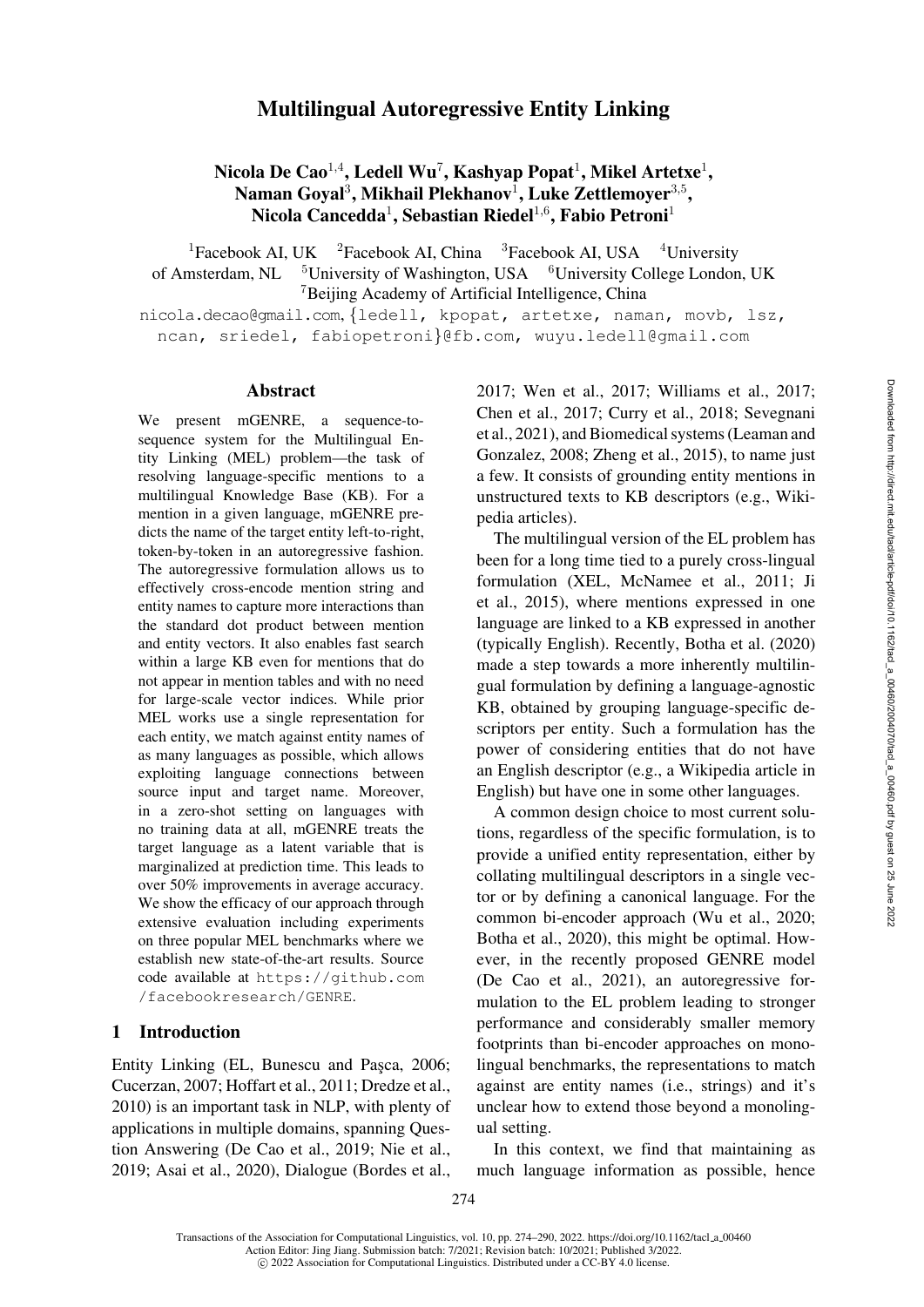

<span id="page-1-0"></span>Figure 1: mGENRE: the input is text where an entity mention is signaled with special separator tokens and the model outputs predictions for the entity identifier. We use an autoregressive transformer decoder to generate language IDs as well as entity names (i.e., Wikipedia titles). The combination of language ID and a entity name uniquely identify a Wikidata ID (with a N-to-1 mapping). We use Beam Search for efficient inference and we marginalize the probability scores for different languages to score entities. This example is a real output from our system and scores values are length normalized log-probabilities.

providing multiple representations per entity (i.e., one for each available language), helps due to the connections between source language and entity names in different languages. We additionally find that using all available languages as targets and aggregating over the possible choices is an effective way to deal with a zero-shot setting where no training data is available for the source language.

Concretely, in this paper, we present mGENRE, the first multilingual EL system that exploits a sequence-to-sequence architecture to generate entity names in more than 100 languages left to right, token-by-token in an autoregressive fashion and conditioned on the context (see [Figure 1](#page-1-0) for an outline of our system). While prior works use a single representation for each entity, we maintain entity names for as many languages as possible, which allows exploiting language connections between source input and target name. To summarize, this work makes the following contributions:

- Consider in the catalog of entity names all languages for each entry in the KB. Storing the multilingual names index is feasible and cheap (i.e., 2.2GB for ∼89M names).
- Design a novel objective function that marginalizes over all languages to perform a prediction. This approach is particularly effective in dealing with languages not seen during fine-tuning (∼50% improvements).
- Establish new state-of-the-art performance for the Mewsli-9 [\(Botha et al.](#page-10-6), [2020\)](#page-10-6), TR2016hard [\(Tsai and Roth, 2016\)](#page-13-4), and TAC-KBP2015 [\(Ji et al.](#page-11-6), [2015\)](#page-11-6) MEL datasets.

• Present extensive analysis of modeling choices, including the usage of candidates from a mention table, frequency-bucketed evaluation, and performance on a held out set including low-resource languages.

## 2 Background

We first introduce Multilingual Entity Linking in Section [2.1,](#page-1-1) highlighting its difference with monolingual and cross-lingual linking. We address the MEL problem with a sequence-to-sequence model that generates textual entity identifiers (i.e., entity names). Our formulation generalizes the GENRE model by [De Cao et al.](#page-11-7) [\(2021](#page-11-7)) to a multilingual setting (mGENRE). Thus in Section [2.2](#page-2-0) and [2.3,](#page-2-1) we discuss the GENRE model and how it ranks entities with Beam Search respectively.

## <span id="page-1-1"></span>2.1 Task Definition

*Multilingual Entity Linking* (MEL, [Botha et al.,](#page-10-6) [2020](#page-10-6)) is the task of linking a given entity mention m in a given context c of language  $l \in \mathcal{L}_C$ to the corresponding entity  $e \in \mathcal{E}$  in a multilingual Knowledge Base (KB). See [Figure 1](#page-1-0) for an example: There are textual inputs with entity mentions (in bold) and we ask the model to predict the corresponding entities in the KB. A language-agnostic KB includes an entity descriptor (at least the name) of each entity in one or more languages. Note that there is no guarantee that an entity descriptor matching the context language is always available. We assume that descriptors in multiple languages for the same entity are mapped to a unique entry in the KB (e.g., as in Wikidata).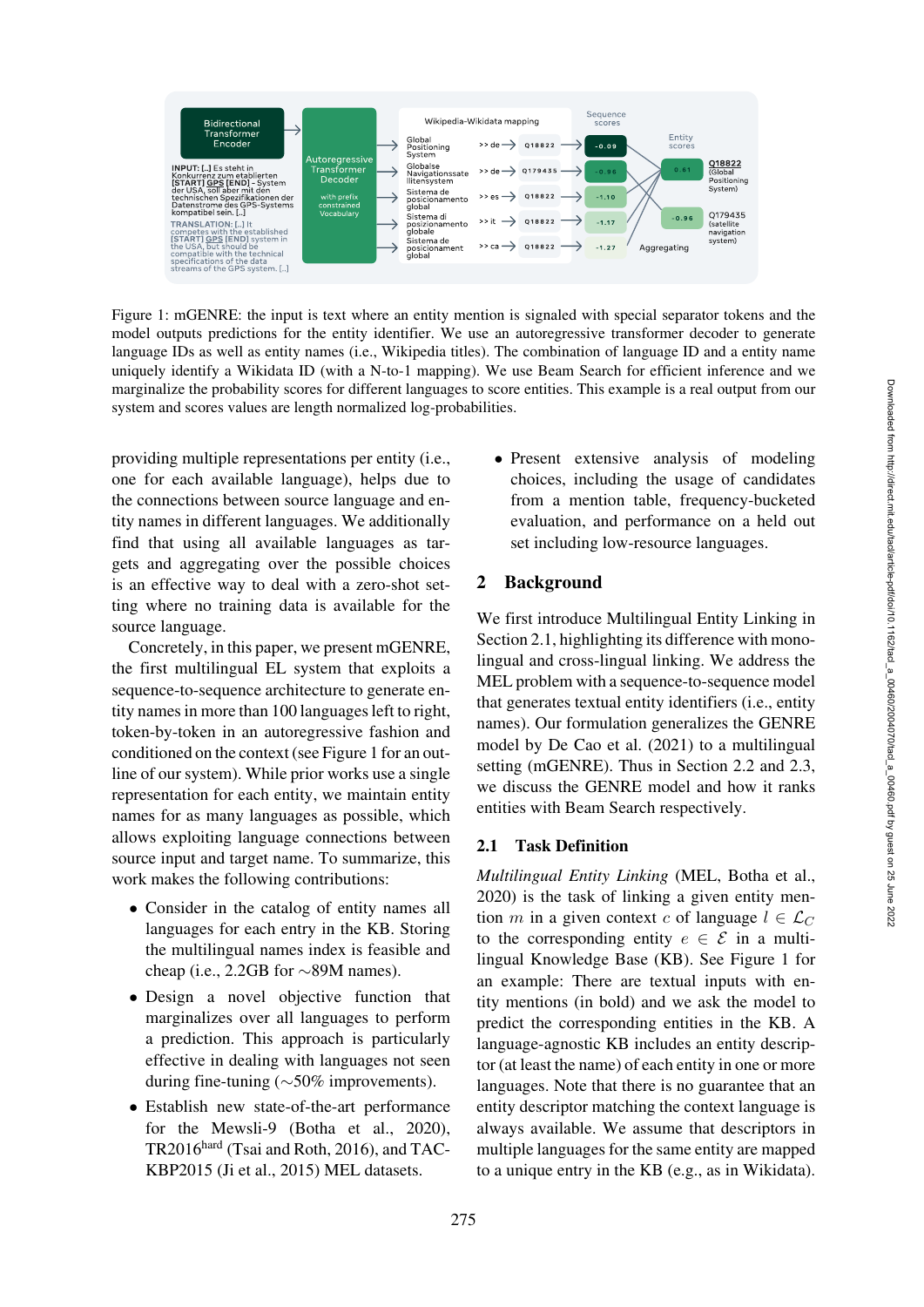and that each  $e \in \mathcal{E}$  has a descriptor in at least a language. Concretely, in this work, we use Wikidata (Vrandečić and Krötzsch, [2014\)](#page-13-5) as our KB. Each item lists a set of Wikipedia pages in multiple languages linked to it and in any given language each page has a unique name (i.e., its title).

The MEL formulation is a generalization of both monolingual Entity Linking EL and cross-lingual EL (XEL, [McNamee et al., 2011;](#page-12-3) [Ji et al.](#page-11-6), [2015\)](#page-11-6). The monolingual EL formulation considers a KB where each entity descriptor is expressed in the context language—mention and KB language always match, descriptors in other languages are discarded. One problem of this formulation is that the KB might miss several entries for languages with limited coverage of entity descriptors. The XEL formulation tries to mitigate this problem by considering the language with the highest descriptors coverage as canonical (typically English)—mentions in multiple languages are mapped to a single canonical language. Therefore, both the MEL and XEL formulations exploit inter-language links to identify entities in other languages. However, given that XEL requires the target KB to be monolingual, it might still miss several entries in the KB. For instance, [Botha](#page-10-7) [et al.](#page-10-7) [\(2020](#page-10-6)) reported that  $\approx$ 25% of hyperlinks in the Japanese Wikinews do not point to a page that have a corresponding one in English.

In this work we assume that each entity descriptor contains a name that concisely describes an entity. In particular, we consider Wikipedia titles (in multiple languages) as entity names. Note that such entity names might not be available for other KBs. We consider the definition of meaningful entity names when not available an interesting future research direction.

#### <span id="page-2-0"></span>2.2 Autoregressive Generation

GENRE ranks each  $e \in \mathcal{E}$  by computing a score with an autoregressive formulation:  $score_{\theta}(e|x)$  =  $p_{\theta}(y|x) = \prod_{i=1}^{N} p_{\theta}(y_i|y_{\leq i}, x)$  where y is the sequence of  $N$  tokens in the identifier of  $e, x$  the input (i.e., the context c and mention m), and  $\theta$ the parameters of the model. GENRE is based on fine-tuned BART architecture [\(Lewis et al.,](#page-11-8) [2020](#page-11-8)) and it is trained using a standard seq2seq objective, namely, maximizing the output sequence likelihood with teacher forcing [\(Sutskever](#page-12-4) [et al.,](#page-12-4) [2011](#page-12-5), [2014\)](#page-13-6) and regularized with dropout [\(Srivastava et al.](#page-12-6), [2014](#page-12-6)) and label smoothing [\(Szegedy et al.](#page-13-7), [2016\)](#page-13-7).

#### <span id="page-2-1"></span>2.3 Ranking with Constrained Beam Search

At test time, it is prohibitively expensive to compute a score for all elements in  $\mathcal{E}$ . Thus, GENRE exploits Beam Search (BS, [Sutskever et al.](#page-13-6), [2014](#page-13-6)), an established approximate decoding strategy to navigate the search space efficiently. Instead of explicitly scoring all entities in  $\mathcal{E}$ , it searches for the top-k entities in  $\mathcal E$  using BS with k beams. BS only considers one step ahead during decoding (i.e., it generates the next token conditioned on the previous ones). Thus, GENRE uses a prefix tree (trie) to enable constrained beam search and then generate only valid entity identifiers.

## <span id="page-2-2"></span>3 Model

To extend GENRE to a multilingual setting, we need to define what are the unique identifiers of all entities in a language-agnostic fashion. This is not trivial because we rely on text representations that are by their nature grounded in some language. Concretely, for each entity e, we have a set of identifiers  $\mathcal{I}_e$  that consists of pairs  $\langle l, n_e^l \rangle$  where  $l \in \mathcal{L}_{KB}$  indicates a language and  $n_e^l$  the name of the entity  $e$  in the language  $l$ . We extract these identifiers from our KB—each Wikidata item has a set of Wikipedia pages in multiple languages linked to it, and in any given language, each page has a unique name. We identify 3 strategies to employ these identifiers:

- i) define a *canonical* textual identifier for each entity such that there is a 1-to-1 mapping between the two (i.e., for each entity, select a specific language for its name—see Section [3.1\)](#page-3-0);
- ii) define an N-to-1 mapping between textual identifier and entities concatenating a language ID (e.g., a special token) followed by its name in that language—alternatively concatenating its name first and then a language ID (see Section [3.2\)](#page-3-1);
- iii) treat the selection of an identifier in a particular language as a latent variable (i.e., we let the model learn a conditional distribution of languages given the input and we marginalize over those—see Section [3.3\)](#page-3-2).

All of these strategies define a different way we compute the underlining likelihood of our model.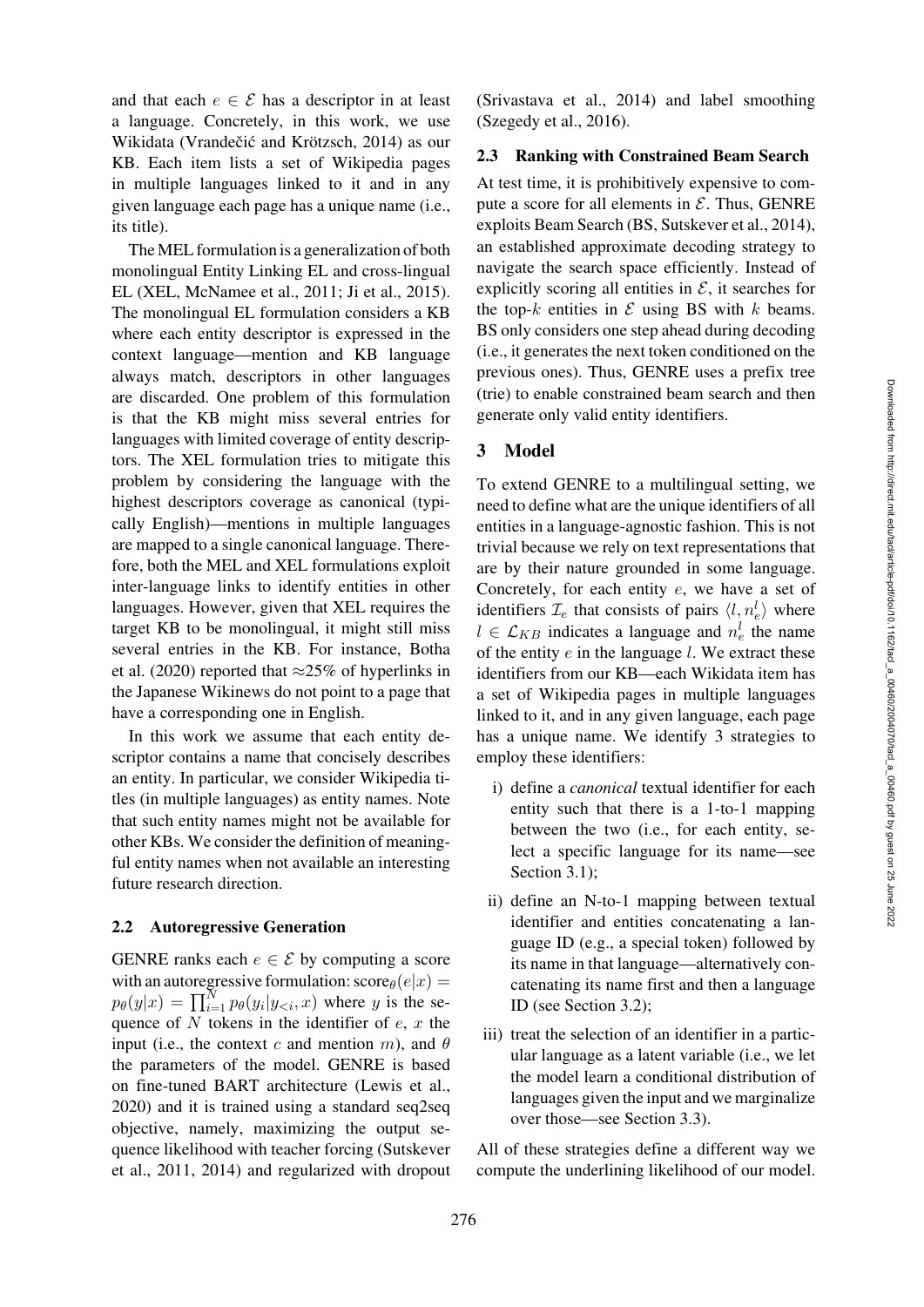In [Figure 1](#page-1-0) we show an outline of mGENRE. The following subsections will present detailed discussions of the above 3 strategies.

#### <span id="page-3-0"></span>3.1 Canonical Entity Representation

Selecting a single textual identifier for each entity corresponds to choosing its name among all the available languages of that entity. We use the same data-driven selection heuristic as in [Botha](#page-10-7) [et al.](#page-10-7)  $(2020)$ : for each entity e we sort all its names  $n_e^l$  for each language l according to the number of mentions of  $e$  in documents of language  $l$ . Then we take the name  $n_e^l$  in the language l that has the most mentions of e. In case of a tie, we select the language that has the most number of mentions across all entities (i.e., the language for which we have more training data). Having a single identifier for each entity corresponds to having a 1-to-1 mapping between strings and entities.<sup>1</sup> Thus,  $score_{\theta}(e|x) = p_{\theta}(n_e|x)$  where with  $n_e$  we indicate the *canonical* name for e. A downside of this strategy is that most of the time, the model cannot exploit the lexical overlap between the context and entity name since it has to translate it in the canonical one (e.g., if the canonical name for the entity potato is "Potato" [Q10998](https://www.wikidata.org/wiki/Q10998) and the model encounters ''patata''—that is potato in Spanish it needs to learn that one is the translation of the other).

#### <span id="page-3-1"></span>3.2 Multilingual Entity Representation

To accommodate the canonical representation issues, we can predict entity names in any language. Concatenating a language ID  $l$  and an entity name  $n_e^l$  in different orders induces two alternative factorizations. We train maximizing the scores for all our training data:  $score_{\theta}(e|x)$  =

$$
\begin{cases}\np_{\theta}(l|x) \cdot p_{\theta}(n_e^l|x,l) & \text{for 'lang+name'} \\
p_{\theta}(n_e^l|x) \cdot p_{\theta}(l|n_e^l,x) & \text{for 'name+lang'}\n\end{cases}
$$
 (1)

The former corresponds to first predicting a distribution over languages and then predicting a title *conditioning* on the language *l* where the latter corresponds to the opposite. Predicting the language first conditions the generation to a smaller set earlier during beam search (i.e., all names in a specific language). However, it might exclude some targets from the search too early if the beam size is too small. Predicting the language last does not condition the generation of names in a particular language but it *asks* the model to disambiguate the language of the generated name whenever it is ambiguous (i.e., when the same name in different languages corresponds to possibly different entities). Only 1.65% of the entity names need to be disambiguated with the language. In practice, we observe negligible difference in performance between the two approaches. Both strategies define an N-to-1 mapping between textual identifiers and entities and then at test time we just use a lookup table to select the correct KB item. This N-to-1 mapping is an advantage compared to using canonical names because the model can predict in any available language and therefore exploit synergies between source and target language as well as avoiding translation.

#### <span id="page-3-2"></span>3.3 Marginalization

Differently from the plain generation strategies described above, we can treat the textual identifiers as a latent variable and express score $e(e|x)$  as the probability of the entity name in all languages and marginalizing over them:

$$
score_{\theta}(e|x) = \sum_{\langle l, n_e^l \rangle \in \mathcal{I}_e} p_{\theta}(n_e^l, l|x) . \tag{2}
$$

Marginalization exposes the model to all representations in all languages of the same entity and it requires a minor modification of the training procedure. Unfortunately, because computing  $score_{\theta}(e|x)$  requires a sum over all languages, both training, and inference with marginalization are more expensive than with simple generation (scaling linearly with the number of languages). However, at least during inference, we can still apply BS to only marginalize using the top- $k$ generations. For this reason, we test this training strategy only on few languages but we evaluate marginalization even when training with the other generation strategies described above.

#### <span id="page-3-4"></span>3.4 Candidate Selection

Modern EL systems that use cross-encoding between context and entities usually do not score all entities in a KB as it is too computational expensive [\(Wu et al., 2020](#page-13-3)). Instead, they first apply candidate selection to reduce the number

<span id="page-3-3"></span><sup>&</sup>lt;sup>1</sup>As this approach chooses one language per entity it might happen that two entities have the same canonical name in the two different languages. We address this issue appending the used language ID so that the combination of the two is always unique.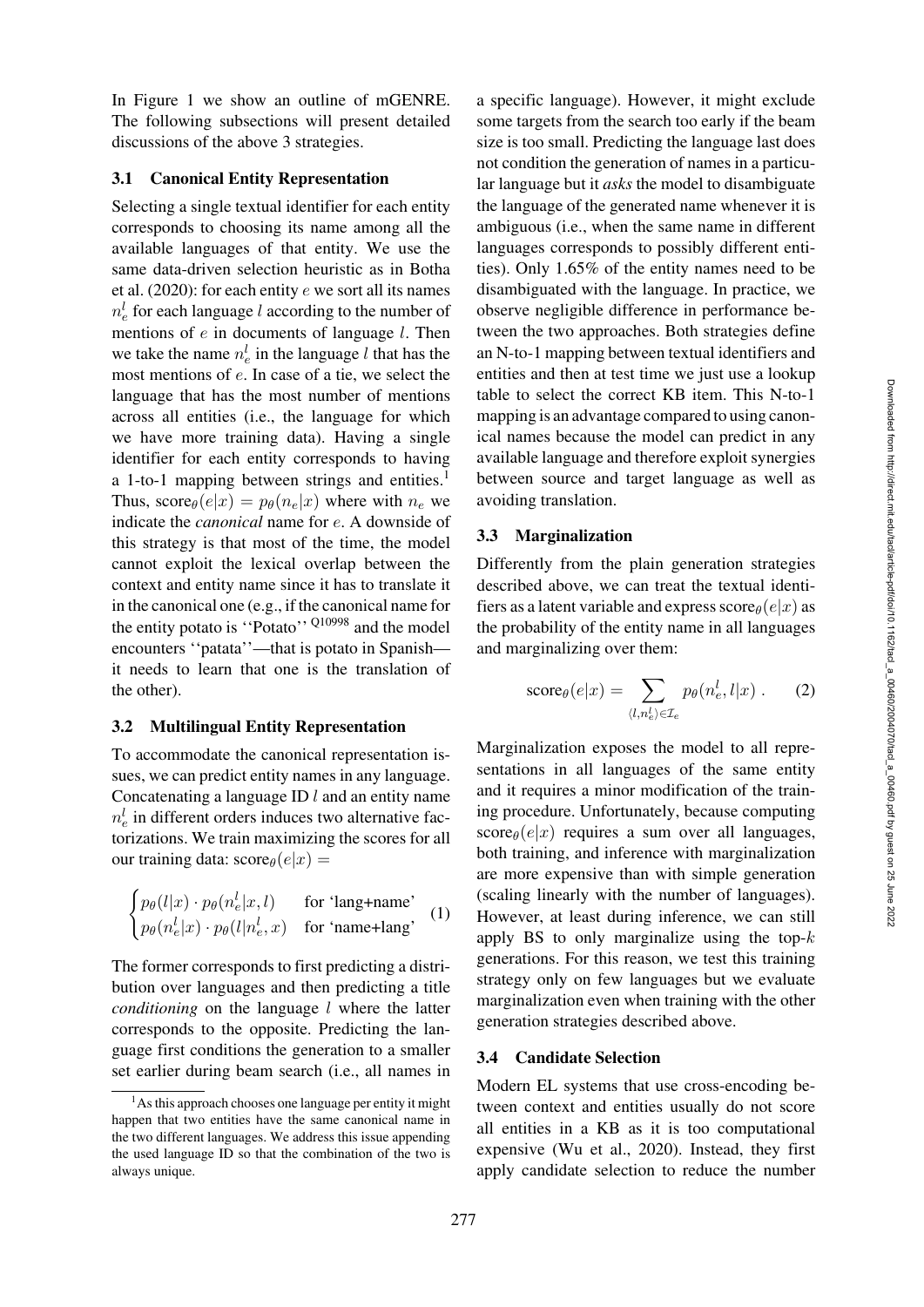

<span id="page-4-1"></span>Figure 2: Accuracy of mGENRE on the 105 languages in our Wikipedia validation set. We also report the accuracy of the alias table and the log-training set sizes per each language.

of entities before scoring (with a less expensive method or a non-parametric mention table). In our formulation, there is no need to do that because mGENRE uses BS to generate efficiently. However, using candidates might help, and thus, we also experiment with that. Scoring all candidates might not be always possible (sometimes there are thousands of candidates for a mention) and especially when using an N-to-1 mapping between textual identifiers there will be names to rank in all languages available for each candidate. Then, when we use candidates, it is to constrain BS steps further, rather than to rank all of them. Concretely, candidate selection is made with an alias table. Using the training data, we build a mention table where we record all entities indexed by the names used to refer to them in any language. Additionally, we also use Wikipedia titles as additional mentions (useful for entities that never appear as links), redirects, Wikidata labels, and aliases.

### 4 Experimental Setting

We use Wikidata (Vrandečić and Krötzsch, [2014\)](#page-13-5) as our KB while exploiting the supervision signal from Wikipedia hyperlinks. For evaluation, we test our model on two established cross-lingual datasets, TR2016<sup>hard</sup> and TAC-KBP2015 [\(Ji et al.,](#page-11-6) [2015](#page-11-6); [Tsai and Roth, 2016](#page-13-4)), as well as the recently proposed Mewsli-9 MEL dataset [\(Botha](#page-10-7) [et al.,](#page-10-7) [2020\)](#page-10-6). Additionally, we propose a novel setting extracted from Wikinews<sup>2</sup> where we train a model on a set of languages, and we test it on unseen ones.

#### 4.1 Knowledge Base: Wikidata

We use Wikidata as the target KB to link to, filtering with the same heuristic as [Botha et al.](#page-10-6) [\(2020\)](#page-10-6) (see Appendix [A](#page-14-0) for more details). Our entity set  $\mathcal E$  contains 20,277,987 items (as a reference, English Wikipedia has just ≈6M items).

Using the corresponding Wikipedia titles as textual identifiers in all languages leads to a table of 53,849,351 entity names. We extended the identifiers including redirects which leads to a total of 89,270,463 entity names. Although large, the number of entity names is not a bottleneck as the generated prefix tree occupies just 2.2GB for storage [\(Botha et al.'](#page-10-6)s [\[2020\]](#page-10-6) systems need  $\approx 10$ times more storage).

### 4.2 Supervision: Wikipedia

For all experiments, we do not train a model from scratch, but we fine-tune a multilingual language model trained on 125 languages (see Appendix [A](#page-14-0) for more details on the pre-trained model). We exploit Wikipedia hyperlinks as the source of supervision for MEL. We used Wikipedia in 105 languages out of the >300 available. These 105 are all the languages for which our model was pre-trained on that overlaps with the one available in Wikipedia (see full language list in [Figure 2](#page-4-1) and more details in Appendix [A\)](#page-14-0). We extracted a large-scale dataset of 734,826,537 datapoints (i.e., mention-entity pairs). For the plain generation strategy, we selected as the ground truth the name in the source language. When such an entity name is not available<sup>[3](#page-4-2)</sup> we randomly select 5 alternative languages and we use all of them as datapoints. To enable model selection, we randomly selected 1k examples from each language for validation.

#### 4.3 Datasets

For evaluation we use the recent multilingual-EL dataset Mewsli-9 [\(Botha et al.](#page-10-6), [2020\)](#page-10-6), the cross-lingual TAC-KBP2015 Tri-Lingual Entity Linking [\(Ji et al., 2015\)](#page-11-6) and  $TR2016<sup>hard</sup>$  [\(Tsai and](#page-13-8) [Roth,](#page-13-8) [2016\)](#page-13-4). We refer to the original works for details on the data, and we report in Appendix [A.3](#page-14-1) more details on pre-processing and evaluation.

<span id="page-4-0"></span><sup>2</sup><https://www.wikinews.org>.

<span id="page-4-2"></span><sup>&</sup>lt;sup>3</sup>This happens when there are broken links or links that points to pages in prospect of being created.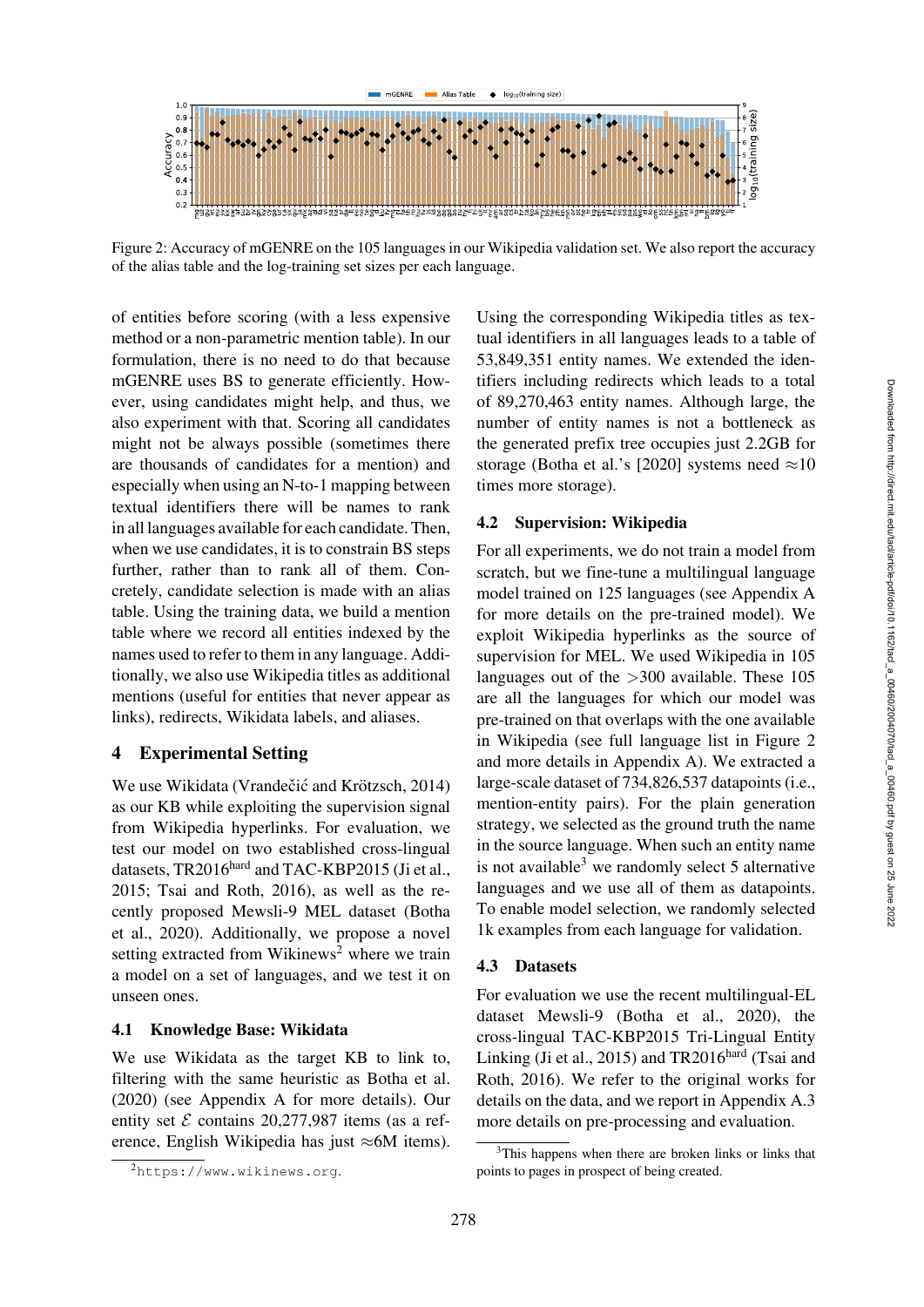|                     | ar   | de        | en   | es   | fa   | 1a                                           | <b>sr</b> | ta   | tr   | micro | macro |
|---------------------|------|-----------|------|------|------|----------------------------------------------|-----------|------|------|-------|-------|
| Alias Table         | 89.0 | 86.0      | 79.0 | 82.0 | 87.0 | 82.0                                         | 87.0      | 79.0 | 80.0 | 83.0  | 83.0  |
| Botha et al. (2020) |      | 92.0 92.0 | 87.0 | 89.0 | 92.0 |                                              | 88.0 93.0 | 88.0 | 88.0 | 89.0  | 90.0  |
| mGENRE              | 94.7 | 91.5      | 86.7 |      |      | 90.0 <b>94.6</b> 89.9 94.9 92.9              |           |      | 90.7 | 90.2  | 91.8  |
| $+$ marg.           |      | 95.3 91.8 | 87.0 |      |      | <b>90.1</b> 94.2 90.2 <b>95.0</b> 93.1       |           |      | 90.9 | 90.4  | 92.0  |
| $+$ cand.           |      | 94.8 91.8 | 87.1 |      |      | <b>90.1 94.6</b> 91.1 94.4 93.3              |           |      | 91.4 | 90.5  | 92.1  |
| $+$ cand. $+$ marg. |      |           |      |      |      | 95.4 92.0 87.2 90.1 94.4 91.4 94.5 93.8 91.5 |           |      |      | 90.6  | 92.3  |

<span id="page-5-2"></span>Table 1: Accuracy on Mewsli-9 dataset with micro and macro averages. The results of mGENRE are with and without top-k candidates from the alias table as well as with and without marginalization.

|                          | TAC-KBP2015 |      |           | <b>TR2016</b> hard |           |      |      |           |
|--------------------------|-------------|------|-----------|--------------------|-----------|------|------|-----------|
| <b>Method</b>            | <b>es</b>   | zh   | macro-avg | de                 | <b>es</b> | fr   | it   | macro-avg |
| Tsai and Roth (2016)     | 82.4        | 85.1 | 83.8      | 53.3               | 54.5      | 47.5 | 48.3 | 50.9      |
| Sil et al. (2018)*       | 83.9        | 85.9 | 84.9      |                    |           |      |      |           |
| Upadhyay et al. (2018)   | 84.4        | 86.0 | 85.2      | 55.2               | 56.8      | 51.0 | 52.3 | 53.8      |
| Zhou et al. $(2019)$     | 82.9        | 85.5 | 84.2      |                    |           |      |      |           |
| Botha et al. (2020)      |             |      |           | 62.0               | 58.0      | 54.0 | 56.0 | 57.5      |
| mGENRE                   | 86.3        | 64.6 | 75.5      | 56.3               | 57.1      | 50.0 | 51.0 | 53.6      |
| $mGENE + marg.$          | 86.9        | 65.1 | 76.0      | 56.2               | 56.9      | 49.7 | 51.1 | 53.5      |
| $mGENRE + cand.$         | 86.5        | 86.6 | 86.5      | 61.8               | 61.0      | 54.3 | 56.9 | 58.5      |
| $mGENRE + cand. + marg.$ | 86.7        | 88.4 | 87.6      | 61.5               | 60.6      | 54.3 | 56.6 | 58.2      |

<span id="page-5-3"></span>Table 2: Accuracy on TAC-KBP2015 Entity Linking dataset (only datapoints linked to FreeBase) and TR2016hard of mGENRE (trained with 'title+lang') with and without top-k candidates from the table as well as with and without marginalization. \*as reported by [Upadhyay et al.](#page-13-11) [\(2018](#page-13-11)).

Wikinews-7 For the purpose of testing a model on languages unseen during training, we extract mention-entity pairs from Wikinews in 7 languages that are not in the Mewsli-9 language set[.4](#page-5-0) [Table 9](#page-15-0) in Appendix [A.3](#page-14-1) reports statistics of this dataset. Wikinews-7 is created in the same way as Mewsli-9, but we used our own implementation to extract data from raw dumps.<sup>5</sup>

## 5 Results

The main results of this work are reported in [Table 1](#page-5-2) for Mewsli-9, and in [Table 2](#page-5-3) for TR2016hard, and TAC-KBP2015 respectively. Our mGENRE (trained with 'title+lang') outperforms all previous works in all those datasets. We show the accuracy of mGENRE on the 105 languages in our Wikipedia validation set against an alias table baseline in [Figure 2.](#page-4-1)

### 5.1 Performance Evaluation

Mewsli-9 In [Table 1](#page-5-2) we compare our mGENRE against the best model from [Botha et al.](#page-10-6) [\(2020\)](#page-10-6) (Model  $F^+$ ) as well as with their alias table baseline. We report results from mGENRE with and without constraining the beam search to the candidates from the table (see Section [3.4\)](#page-3-4) as well as with and without marginalization (see Section [3.3\)](#page-3-2). All of these alternatives outperform Model F<sup>+</sup> on both micro and macro average accuracy across the 9 languages. Our base model (without candidates or marginalization) has a 10.9% error reduction in micro average and 18.0% error reduction for macro average over all languages. The base model has no restrictions on candidates so it is effectively classifying among all the  $\approx$ 20M entities. The base model performs better than Model  $F^+$  on each individual language except English and German. Note that these languages are the ones for which we have more training data ( $\approx$ 134M and  $\approx$ 60M datapoints each) but also the languages that have the most entities/pages ( $\approx$ 6.1M and  $\approx$ 2.4M). Therefore these

<span id="page-5-0"></span><sup>4</sup>Chinese, Czech, French, Italian, Polish, Portuguese, and Russian.

<span id="page-5-1"></span> $5$ Botha et al. [\(2020\)](#page-10-6) did not release code for extracting Mewsli-9 from a Wikinews dump.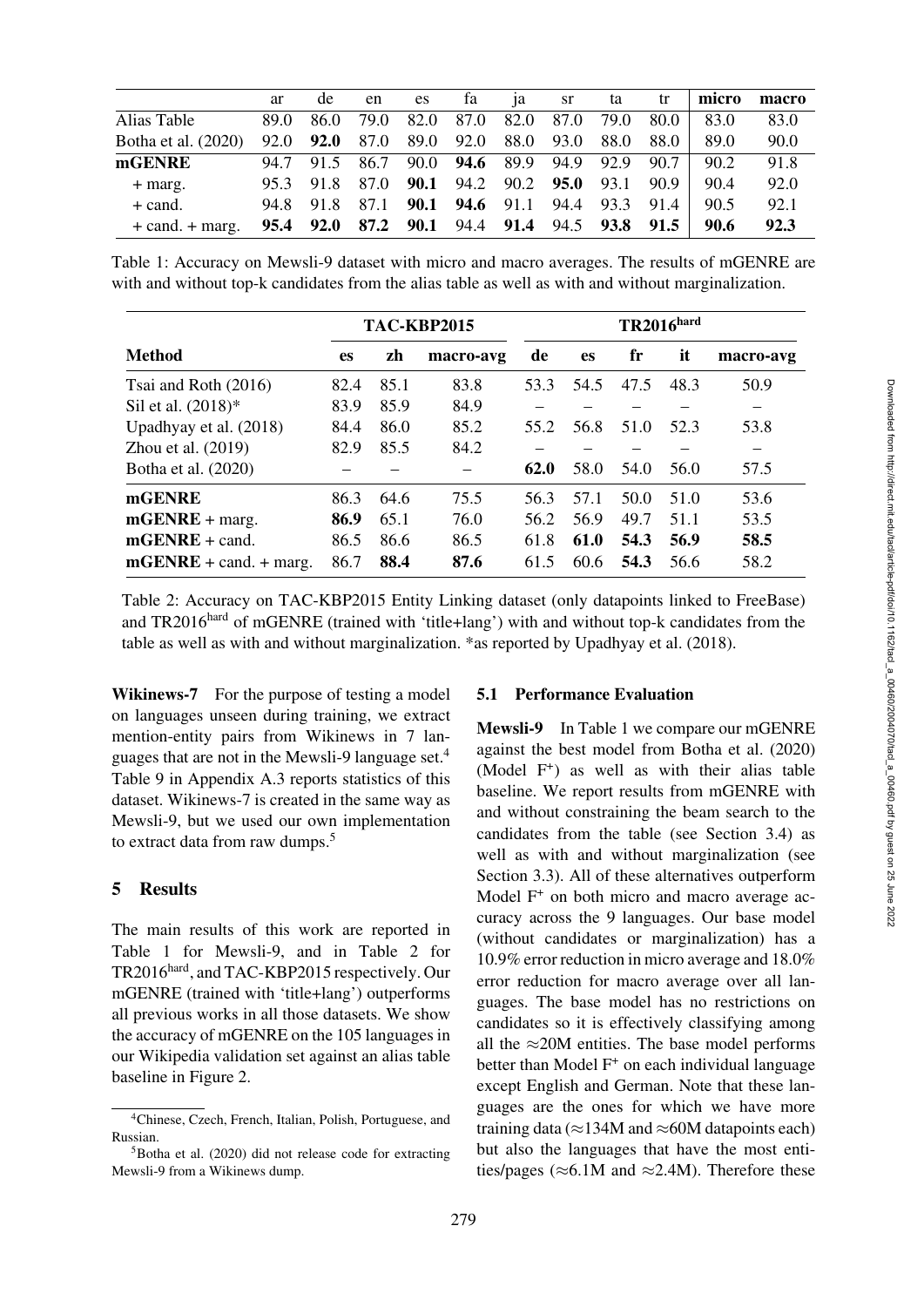

<span id="page-6-0"></span>Figure 3: Results of mGENRE on Mewsli-9 by the number of retrieved candidates.

are the hardest languages to link. When enabling candidate filtering to restrict the space for generation, we further improve error reduction to 13.6% and 21.0% for micro and macro average, respectively. Although candidate selection is not required by our general formulation, it definitely helps to restrict the search space when candidates are available (note that recall@k using all the candidates is >98% for all languages and on average using candidates reduces the search space form  $\approx$  20M entities to a few hundreds—e.g., see [Figure 3](#page-6-0) for a breakout of results by the number of retrieved candidates). Marginalization reduces the error by the same amount as candidate filtering but combining search with candidates and marginalization leads to our best model: It improves error reduction to 14.5% and 23.0% on micro and macro average, respectively. Our best model is also better than Model  $F^+$  in English and on par with it in German.

TR2016hard and TAC-KBP2015 We compared our mGENRE against cross-lingual systems [\(Tsai and Roth, 2016;](#page-13-4) [Sil et al., 2018;](#page-12-8) [Upadhyay](#page-13-9) [et al.,](#page-13-9) [2018;](#page-13-11) [Zhou et al., 2019\)](#page-13-12) and Model F+ by [Botha et al.](#page-10-6) [\(2020\)](#page-10-6) in [Table 2.](#page-5-3) Differently from Meswli-9, the base mGENRE model does not outperform previous systems. Using marginalization brings minimal improvements. Instead, using candidates gives +11% absolute accuracy on TAC-KBP2015 and +5% on TR2016 hard, effectively making mGENRE state-of-the-art in both datasets. The role of candidates is very evident on TAC-KBP2015, where there is not much of a difference for Spanish but a +22% absolute accuracy for Chinese. TAC-KBP2015 comes with a training set and we used it to expand the candidate set. Additionally, we also included all simplified Chinese versions of the entity names because

|            | Botha et al. (2020) |      |              | mGENRE |  |  |
|------------|---------------------|------|--------------|--------|--|--|
| <b>Bin</b> | Support             | Acc. | Support Acc. |        |  |  |
| [0, 1)     | 3,198               | 8.0  | 1,244        | 22.1   |  |  |
| [1, 10)    | 6,564               | 58.0 | 5,777        | 47.3   |  |  |
| [10, 100)  | 32,371              | 80.0 | 28,406       | 77.3   |  |  |
| [100, 1k)  | 66,232              | 90.0 | 72,414       | 89.9   |  |  |
| [1k, 10k)  | 78,519              | 93.0 | 84,790       | 93.2   |  |  |
| $[10k, +)$ | 102,203             | 94.0 | 96,456       | 96.3   |  |  |
| micro-avg  | 289,087             | 89.0 | 289,087      | 90.6   |  |  |
| macro-avg  |                     | 70.0 |              | 71.0   |  |  |

<span id="page-6-2"></span>Table 3: Results on the Mewsli-9 dataset, by entity frequency in training. The support is slightly different because training data differ (i.e., the set of languages from Wikipedia is different).

we used traditional Chinese in pre-training, and TAC-KBP2015 uses simplified Chinese. Many mentions in TAC-KBP2015 were not observed in Wikipedia, so the performance gain mostly comes from this but including the simplified and alternative Chinese names also played an important role  $(+5\%$  comes from this alone).<sup>6</sup>

#### 5.2 Analysis

By Entity Frequency [Table 3](#page-6-2) shows a breakdown of Mewsli-9 accuracy by entity frequency in training for [Botha et al.](#page-10-6)'s [\(2020](#page-10-6)) Model F+ and mGENRE. Interestingly, our model has much higher accuracy (22% vs 8%) on unseen entities  $(i.e., the [0,1) bin)$ . This is because our formulation can take advantage of copying names from the source, translating them, or normalizing them. For example, an unseen person name should likely be linked to the entity with the same name. This powerful bias gives the model advantage in these cases. On very rare entities (i.e., the  $[1,10)$ ) bin) our model performs worse than Model F<sup>+</sup>. Note that Model  $F^+$  was trained specifically to tackle those cases (e.g., with hard negatives and frequency-based mini-batches) whereas our model was not. We argue that similar strategies can be applied to mGENRE to improve performance on rare entities, and we leave that to future work. The performance gap between Model F+ and mGENRE

<span id="page-6-1"></span> $6W$ e speculate that including different version (e.g., different dialects for Arabic) of entity names could improve performance in all languages. Since this is not in the scope of this paper, we will leave it for future work.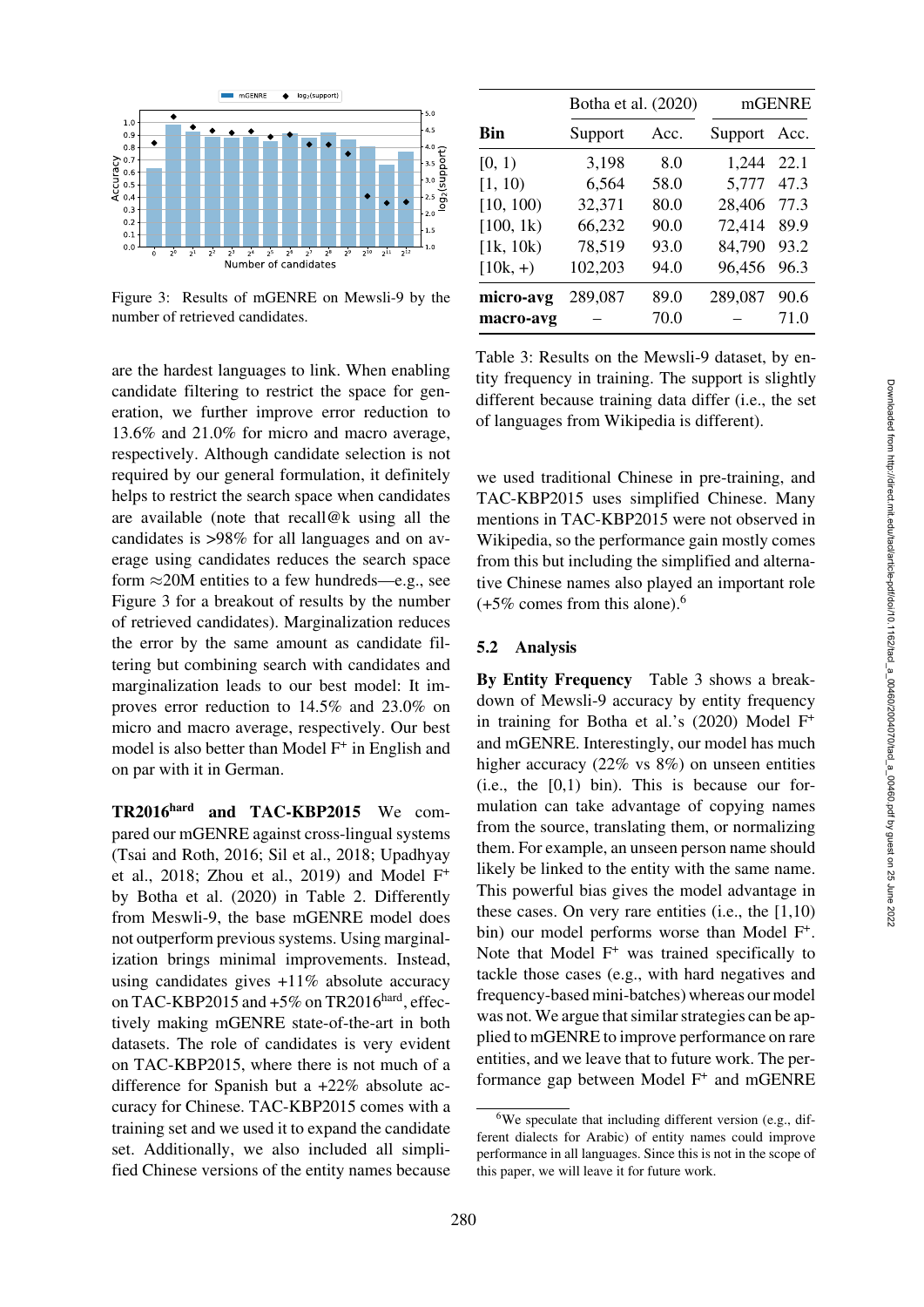| Lang.                  | Can. | $N+L$ | $L+N$ | $L+N^M$ |
|------------------------|------|-------|-------|---------|
| $\mathbf{c}\mathbf{s}$ | 36.3 | 30.2  | 34.0  | 69.7    |
| fr                     | 62.9 | 57.0  | 53.3  | 73.4    |
| it                     | 44.8 | 43.7  | 42.9  | 56.8    |
| pl                     | 31.9 | 21.2  | 25.6  | 68.8    |
| pt                     | 60.8 | 61.7  | 59.5  | 76.2    |
| ru                     | 34.9 | 32.4  | 35.1  | 65.8    |
| zh                     | 35.1 | 41.1  | 44.0  | 52.8    |
| micro-avg              | 41.6 | 38.3  | 39.5  | 65.9    |
| macro-avg              | 43.8 | 41.0  | 42.1  | 66.2    |

<span id="page-7-0"></span>Table 4: mGENRE on the Wikinew-7 unseen languages. Models are trained only on the Mewsli-9 languages (1M datapoints per language ar, de, en, es, fa, ja, sr, ta, and tr). 'Can.' is canonical, 'N+L' is 'name+language', and 'L+N' is the opposite. <sup>M</sup> indicates marginalization.

on entities that appear more than 100 times in the training set is minimal.

By Candidate Frequency We additionally measure the accuracy on Mewsli-9 by the number of candidates retrieved from the alias table (details in [Figure 3\)](#page-6-0). When there are no candidates ( $\approx$ 4% of Mewsli-9), an alias table would automatically fail, but mGENRE uses the entire KB as candidates and has 63.9% accuracy. For datapoints with few candidates (e.g., less than 100), we could use mGENRE as a *ranker* and score all of the options without relying on constrained beam search. However, this approach would be computationally infeasible when there are no candidates (i.e., we use all the KB as candidates) or too many candidates (e.g., thousands). Constrained BS allows us to efficiently explore the space of entity names, whatever the number of candidates.

Unseen Languages We use our Wikinews-7 dataset to evaluate mGENRE capabilities to deal with languages not seen during training (i.e., the set of languages in train and test are disjoint). This zero-shot setting implies that no mention table is available during inference; hence we do not consider candidates for test mentions. We train our models on the nine Mewsli-9 languages and compare all strategies exposed in Section [3.](#page-2-2) To make our ablation study feasible, we restrict the training data to the first 1 million hyperlinks from Wikipedia abstracts. Results are in [Table 4.](#page-7-0)

|          | ar          | de    | en    | es             | fa   | ja    | sr    | ta    | tr   |
|----------|-------------|-------|-------|----------------|------|-------|-------|-------|------|
| $cs -$   | 0,00        | 0.80  | 4.18  | 42.36          | 0,00 | 1,38  | 39.63 | 5.46  | 6.19 |
|          | $fr = 0.09$ | 0.50  | 4,26  | 91,19          | 0,00 | 0,42  | 2,06  | 0,79  | 0,69 |
|          | $it = 0.05$ | 1.11  | 5.49  | 83.38          | 0.28 | 0.13  | 2.19  | 0.53  | 6.83 |
| $p \mid$ | 0.00        | 2.45  | 8.81  | 60.43          | 0.00 | 2.08  | 15.58 | 8.29  | 2.35 |
|          | pt 0.19     | 0.98  | 1.81  | 94.04          | 0.00 | 0,08  | 1.66  | 1.13  | 0.11 |
|          | $ru = 0.02$ | 0.04  | 0.44  | 4.78           | 0.00 | 1.79  | 92.74 | 0.12  | 0.06 |
|          | $zh - 0.47$ | 0.00  | 1.16  | 1.42           | 0.11 | 94.89 | 1.05  | 0.42  | 0.47 |
|          |             |       |       | (a) Lang+Name. |      |       |       |       |      |
|          |             |       |       |                |      |       |       |       |      |
|          |             |       |       |                |      |       |       |       |      |
|          | ar          | de    | en    | es             | fa   | ja    | sr    | ta    | tr   |
| $cs -$   | 8.75        | 12.44 | 10.94 | 8.86           | 5.44 | 21.83 | 8.44  | 19.69 | 3.60 |
| fr -l    | 7.93        | 9.21  | 18.83 | 9.16           | 6.96 | 22.09 | 5.75  | 17.44 | 2.63 |
|          | $it -8.64$  | 10.40 | 14,11 | 9.71           | 5.16 | 33.80 | 4.51  | 11,03 | 2.65 |
| $p! -$   | 7,88        | 12,46 | 24,70 | 7,84           | 5,22 | 19,59 | 6,46  | 13,06 | 2,78 |
| pt-      | 8.50        | 7.07  | 15.53 | 10.89          | 3.79 | 19.32 | 7.27  | 23.09 | 4.54 |
|          | ru 7.66     | 6.91  | 14.81 | 7.56           | 5.15 | 26.09 | 7.05  | 20.62 | 4.15 |
|          | zh 10.06    | 6.85  | 17.70 | 5,71           | 4,93 | 32,26 | 4,38  | 15,39 | 2,72 |

(b) Lang+Name<sup>M</sup>.

<span id="page-7-1"></span>Figure 4: Distribution of languages on the top-1 prediction of two mGENRE models on Wikinews-7 (test set). The  $y$ -axis indicates the source language (unseen at training time) where the  $x$ -axis indicates the language (seen at training time) of the first prediction. Note that the models are only trained on ar, de, en, es, fa, ja, sr, ta, and tr.

Using our novel marginalization strategy that aggregates (both at training and inference time) over all seen languages to perform the linking brings an improvement of over 50% with respect to considering a single language. To investigate more deeeply the behavior of the model in this setting, we compute the probability mass distribution over languages seen at training time for the top-1 prediction (reported in [Figure 4\).](#page-7-1) When marginalization is enabled [\(Figure 4b\)](#page-7-1), the distribution is more spread across languages because the model is trained to use all of them. Hence the model can exploit connections between an unseen language and all seen languages for the linking process drastically increases accuracy.

Marginalization is effective for this zero-shot setting, but it has a minimal impact in the standard setting (e.g., [Tables 1](#page-5-2) and [2\)](#page-5-3). When a model has seen the source language at training time it mainly makes use of that to perform a prediction (i.e., the target prediction is in the source language most of the time—>99%, see [Figure 5a\)](#page-8-0). Instead, when the source language is never seen during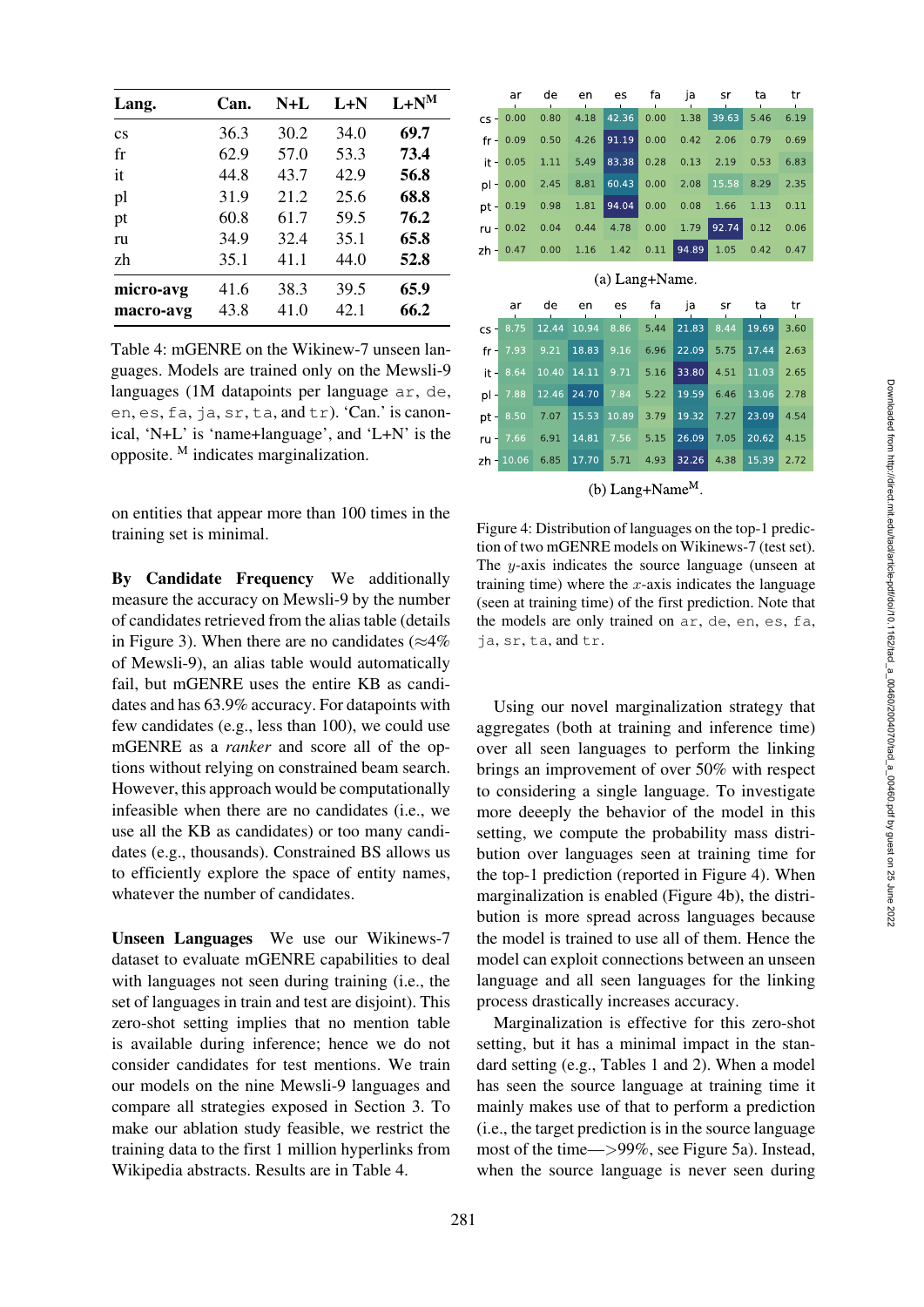| ar          | de    | en           | es    | fa            | ia    | sr    | ta    | tr    |
|-------------|-------|--------------|-------|---------------|-------|-------|-------|-------|
| ar 99.99    | 0.00  | 0.01         | 0.00  | 0.00          | 0.00  | 0.00  | 0.00  | 0.00  |
| de 0.02     | 99.38 | 0,54         | 0,04  | 0,00          | 0,01  | 0.00  | 0.00  | 0.00  |
| $en - 0.02$ |       | $0.07$ 99.85 | 0,04  | 0,00          | 0.01  | 0.00  | 0.00  | 0.00  |
| $es - 0.06$ | 0.04  | 0,79         | 99,08 | 0,00          | 0,02  | 0.01  | 0.00  | 0.00  |
| $fa = 0.00$ | 0,00  | 0,00         |       | $0.00$ 100.00 | 0,00  | 0.00  | 0.00  | 0.00  |
| $ia = 0.00$ | 0.00  | 0.01         | 0,00  | 0,00          | 99.98 | 0,00  | 0.00  | 0,00  |
| $sr$ 0.01   | 0,00  | 0,10         | 0.01  | 0,00          | 0.02  | 99,86 | 0.00  | 0,00  |
| $ta = 0.00$ | 0,00  | 0,04         | 0,00  | 0,00          | 0,00  | 0,00  | 99.96 | 0,00  |
| tr 0.03     |       | $0.02$ 0.53  | 0,03  | 0.02          | 0,00  | 0,02  | 0.05  | 99.29 |

### (a) Lang+Name.

|        | ar           | de    | en    | es    | fa    | ia    | sr    | ta     | tr    |
|--------|--------------|-------|-------|-------|-------|-------|-------|--------|-------|
|        | $ar - 27.72$ | 3.63  | 4.14  | 7.21  | 4.46  | 17.93 | 4.09  | 28.66  | 2.15  |
| $de -$ | 7.06         | 26.76 | 7.48  | 7.38  | 6.48  | 18.34 | 5.52  | 18.87  | 2.12  |
|        | $en - 9.80$  | 7,32  | 35,24 | 6,76  | 5,65  | 16,77 | 3,07  | 12,70  | 2,68  |
|        | $es - 9.00$  | 6,39  | 10,73 | 21,99 | 6,54  | 18,12 | 4.63  | 19,59  | 3,00  |
|        | $fa - 10.00$ | 6,64  | 7,10  | 5,23  | 23.27 | 18,97 | 6.17  | 20.00  | 2.62  |
|        | $ja - 7.22$  | 7,95  | 8,96  | 4,70  | 6.80  | 46.85 | 2.70  | 11.33  | 3.47  |
|        | $sr - 3.66$  | 4,04  | 4,41  | 2,57  | 2,92  | 32.59 | 13.23 | 34.55  | 2,03  |
|        | $ta = 6.17$  | 3,25  | 4,38  | 3,83  | 10,55 | 20.97 | 7.56  | 140.77 | 2.53  |
|        | $tr$ 6.63    | 6,51  | 8,30  | 6,25  | 6,80  | 16,80 | 4,26  | 25,75  | 18.70 |

### (b) Lang+Name $^{\text{M}}$ .

<span id="page-8-0"></span>Figure 5: Distribution of languages on the top-1 prediction of two mGENRE models on Mewsli-9. The y-axis indicates the source language and the  $x$ -axis indicates the language of the top-1 prediction. The models trained on those languages.

training, by marginalization the model can exploit similarities with all seen languages. Indeed, even though marginalization and canonical representation are the top-two systems in the unseen languages setting, they are not on seen languages on the same setting: In [Table 6](#page-9-0) we report the results of all these strategies also on the seen languages (Mewsli-9 test set). Complementary to [Figure 4,](#page-7-1) we also report the probability mass distribution over languages seen for Mewsli-9 in [Figure 5.](#page-8-0)

Memory Footprint As computational cost and memory footprints are important aspects of modeling, we compared the number of parameters used by mGENRE and the best competing mEL system by [Botha et al.](#page-10-6) [\(2020](#page-10-6)). Their model has  $\approx$ 73M parameters and  $\approx$ 15B entity parameters for a total memory usage of  $\approx$ 61GB, where mGENRE has ≈406M model parameters and no entity parameters (i.e., we just have a prefix tree with entity

| <b>Bin</b>  | Support | Acc. |
|-------------|---------|------|
| [0, 1)      | 14,741  | 66.7 |
| [1, 10)     | 15,279  | 88.1 |
| [10, 100)   | 43,169  | 92.0 |
| [100, 1k)   | 75,927  | 91.7 |
| [1k, 10k)   | 80,329  | 91.5 |
| [10k, 100k) | 47,944  | 93.6 |
| [100k, 1M)  | 11,460  | 93.0 |
| [1M, 10M)   | 238     | 73.2 |
|             |         |      |

<span id="page-8-1"></span>Table 5: mGENRE results on Mewsli-9 dataset by mention frequency in training.

names that occupies  $\approx$  2.2GB), for a total of  $\approx$ 6GB memory usage (i.e.,  $\approx$ 10 times less memory).

Examples In [Table 7](#page-9-1) we report some examples of correct and wrong predictions of our mGENRE L+N and N+L on selected datapoints from Mewsli-9. Examples are picked to highlight specific behaviors of our models. We show an example of the copying mechanisms (i.e., the N+L model normalizes the mention but L+N fails to do so) as well as an example where the model memorized an acronym (i.e., ''MDC'' as Movement for Democratic Change) and outputs that correctly in the case of L+N and wrongly for N+L.

By Mention Frequency We show a breakdown of the accuracy of mGENRE on Mewsli-9 by mention frequency in [Table 5.](#page-8-1) The accuracy of unseen mentions is 66.7% and increases up to 93.6% for mentions seen more than 10k times. For extremely common mentions (i.e., seen more than 1M times) the accuracy drops to 73.2%. These mentions correspond to entities that are harder to disambiguate (e.g., 'United States' appears 3.2M times but can be linked to the country as well as any sports team where the context refers to sports).

### 6 Related Work

The most related work to ours are [De Cao et al.](#page-11-9) [\(2021\)](#page-11-7), who proposed using an autoregressive language model for monolingual EL, and [Botha](#page-10-7) [et al.](#page-10-7) [\(2020\)](#page-10-6), who proposed extending the cross-lingual EL task to multilingual EL with a language-agnostic KB. We provide an outline of the GENRE model proposed by [De Cao et al.](#page-11-7) [\(2021\)](#page-11-7) in Section [2.2](#page-2-0) and [2.3.](#page-2-1) GENRE was applied not only to EL but also for joint mention detection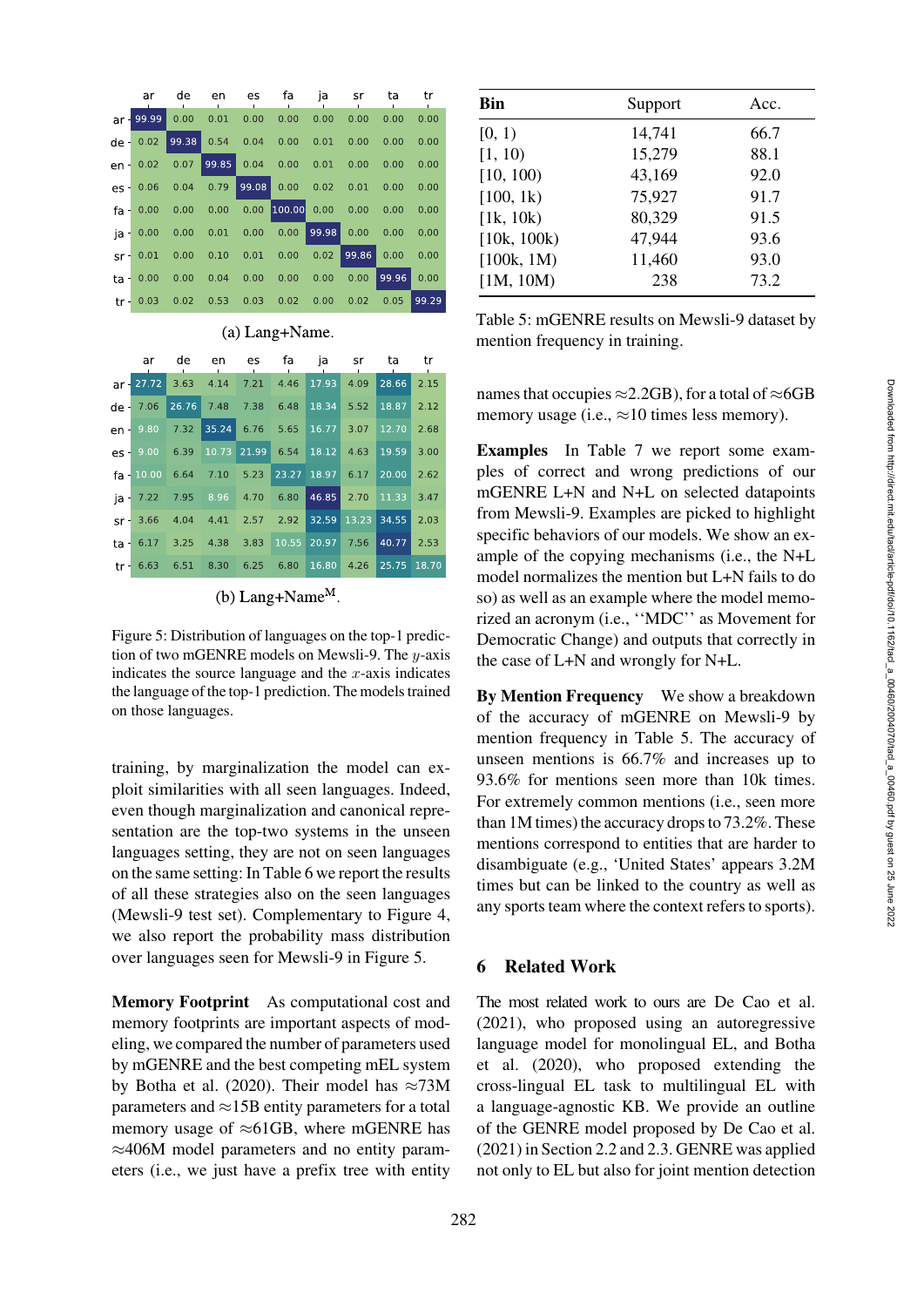| Lang.     | Can.  | $N+L$        | $L+N$ | $L+N^M$ |
|-----------|-------|--------------|-------|---------|
| ar        | 90.5  | 92.8         | 92.9  | 89.2    |
| de        | 84.6  | 86.4         | 86.4  | 85.3    |
| en        | 77.6  | 79.3         | 79.2  | 76.5    |
| es        | 83.4  | 85.5         | 85.2  | 83.4    |
| fa        | 91.6  | 90.7         | 91.8  | 88.2    |
| ja        | 81.3  | 82.3         | 82.8  | 81.3    |
| sr        | 91.5  | 92.7         | 92.9  | 92.5    |
| ta        | 92.8  | 91.8         | 91.9  | 91.3    |
| tr        | 88.0  | 87.7         | 87.3  | 86.0    |
| micro-avg | 83.20 | 84.77        | 84.80 | 83.05   |
| macro-avg | 86.82 | 87.68        | 87.82 | 85.97   |
|           |       | + candidates |       |         |
| ar        | 94.4  | 94.5         | 94.7  | 93.0    |
| de        | 89.4  | 89.8         | 89.8  | 89.3    |
| en        | 83.6  | 83.8         | 83.9  | 82.4    |
| es        | 87.7  | 88.2         | 88.3  | 87.3    |
| fa        | 93.6  | 93.3         | 93.6  | 93.3    |
| ja        | 87.9  | 88.0         | 88.4  | 87.9    |
| sr        | 93.1  | 93.4         | 93.5  | 93.2    |
| ta        | 93.0  | 92.2         | 92.5  | 92.5    |
| tr        | 91.1  | 90.4         | 89.9  | 89.1    |
| micro-avg | 87.95 | 88.22        | 88.32 | 87.43   |
| macro-avg | 90.42 | 90.41        | 90.51 | 89.78   |

<span id="page-9-0"></span>Table 6: mGENRE on the Mewsli-9. Models are trained only on the Mewsli-9 languages (1M datapoints per language). 'Can.' is canonical, 'N+L' is 'name+language' and 'L+N' is the opposite. <sup>M</sup> indicates marginalization.

and entity linking (still with an autoregressive formulation) as well as to page-level document retrieval for fact-checking, open-domain question answering, slot filling, and dialog (Petroni et al., [2021](#page-12-9)). [Botha et al.'](#page-10-6)s [\(2020\)](#page-10-6) Model  $F^+$  is a *bi-encoder* model: It is based on two BERT-based [\(Devlin et al.](#page-11-10), [2019\)](#page-11-10) encoders that output vector representations for contet and entities. Similar to [Wu et al.](#page-13-3) [\(2020](#page-13-3)) they rank entities with a dot-product between these representations. Model  $F<sup>+</sup>$  uses the description of entities as input to the entity encoder and title, document, and mention (separated with special tokens) as inputs to the context encoder. Bi-encoder solutions may be memory inefficient because they require keeping in memory large matrices of embeddings, although memory-efficient dense retrieval has recently received attention [\(Izacard et al.](#page-11-11), [2020;](#page-11-11) [Min et al.,](#page-12-10) [2021](#page-12-10); [Lewis et al., 2021](#page-11-12)).

| <b>Input:</b> Police in Zimbabwe have stopped opposition<br>leader Morgan Tsvangirai ([START] MDC [END])<br>en route to a campaign rally. His convoy was then<br>escorted to a police station in Esigodini.<br>Correct by L+N:<br>en $\gg$ Movement for Democratic Change <sup>Q6926644</sup><br>Wrong by N+L:<br>People's Democratic Party (Zimbabwe) $\gg$ en <sup>Q48798212</sup>                                                                                    |
|-------------------------------------------------------------------------------------------------------------------------------------------------------------------------------------------------------------------------------------------------------------------------------------------------------------------------------------------------------------------------------------------------------------------------------------------------------------------------|
| Input: Sin embargo, la promoción del [START]<br>abstencionismo [END] por parte de los opositores<br>se tradujo en una participación de apenas el 47.32%,<br>alrededor de 9.2 millones de electores. En las mu-<br>nicipales de 2013 habían participado 58.92% de<br>los venezolanos con derecho a voto. 61% en los<br>comicios regionales de octubre.<br>Wrong by L+N: es >> Oposición (política) $Q$ <sup>192852</sup><br>Correct by N+L: Abstención >> $es^{Q345321}$ |

<span id="page-9-1"></span>Table 7: Examples of correct and wrong predictions of our mGENRE models L+N and N+L on selected samples from Mewsli-9.

Another widely explored line of work is Cross-Language Entity Linking (XEL; [McNamee](#page-11-13) [et al.,](#page-11-13) [2011;](#page-12-3) [Cheng and Roth, 2013](#page-10-8)). XEL considers contexts in different languages while mapping mentions to entities in a monolingual KB (e.g., English Wikipedia). [Tsai and Roth](#page-13-4) [\(2016](#page-13-4)) used alignments between languages to train multilingual entity embeddings. They used candidate selection and then they re-rank them with an SVM using these embeddings as well as a set of features (based on the multilingual title, mention, and context tokens). [Sil et al.](#page-12-8) [\(2018](#page-12-8)) explored the use of more sophisticated neural models for XEL, and [Upadhyay et al.](#page-13-11) [\(2018](#page-13-11)) jointly modeled type information to boost performance. [Zhou et al.](#page-13-12) [\(2019\)](#page-13-12) propose improvements to both entity candidate generation and disambiguation to make better use of the limited data in low-resource scenarios. Note that in this work we focus on *multilingual* EL, not cross-lingual. XEL is limits to a monolingual KB (usually English), where MEL is more general because it can link to entities that might not be necessarily represented in the target monolingual KB but in any of the available languages.

## 7 Conclusion

In this work, we propose an autoregressive formulation to the multilingual entity linking problem. For a mention in a given language, our solution generates entity names left-to-right and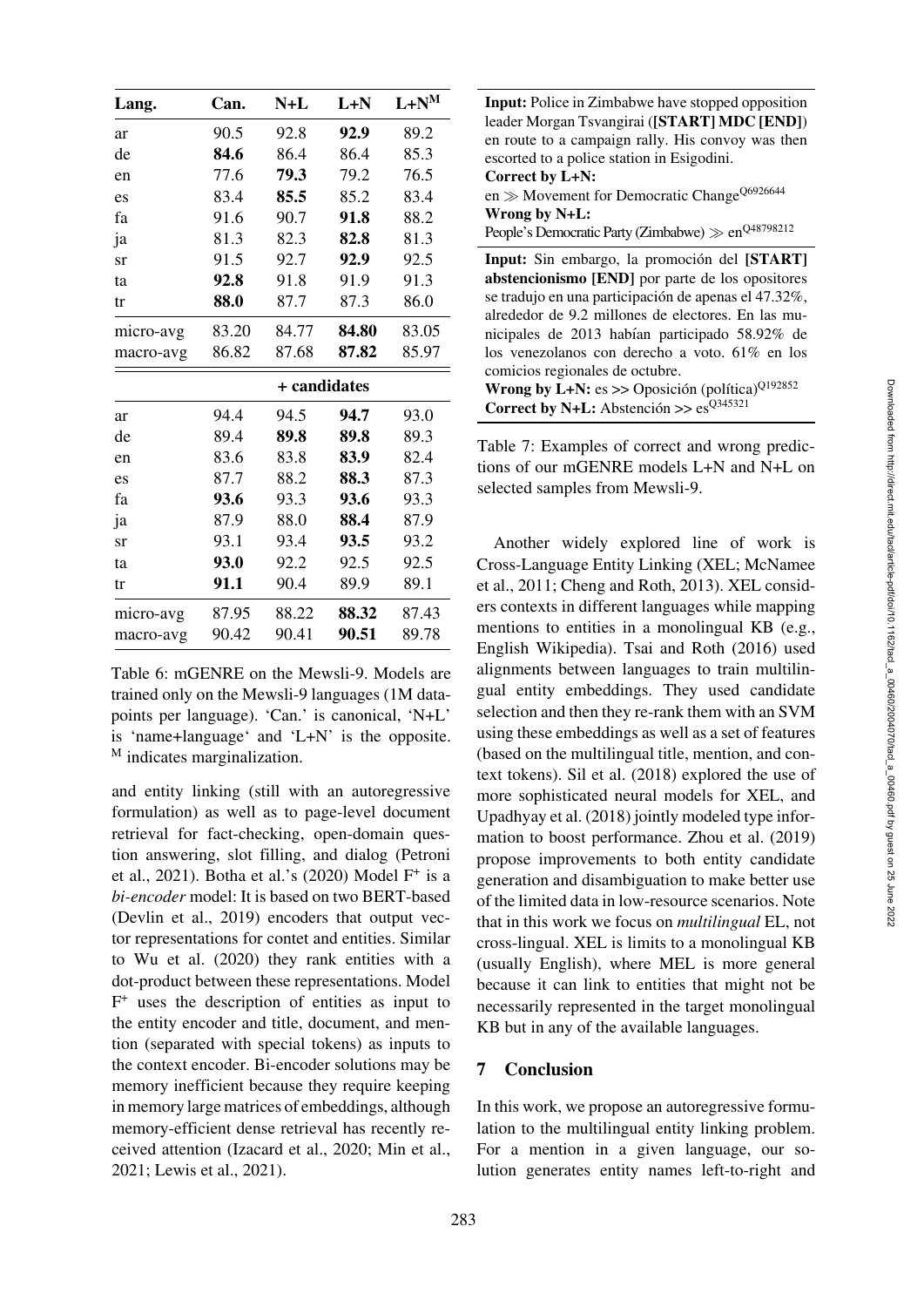token-by-token. The resulting system maintains entity names in as many languages as possible to exploit language connections and interactions between source mention context and target entity name. The constrained beam search decoding strategy enables fast search within a large set of entity names (e.g., the whole KB in multiple languages) with no need for large-scale dense indices. We additionally design a novel objective that marginalizes over all available languages to perform a prediction. We show that this strategy is effective in dealing with languages for which no training data are available (i.e., 50% improvement for languages never seen during training). Overall, our experiments show that mGENRE achieves new state-of-the-art performance on three popular multilingual entity linking datasets.

## Acknowledgments

The authors thank Patrick Lewis and Aleksandra Piktus for helpful discussions and technical support.

#### References

- <span id="page-10-2"></span>Akari Asai, Kazuma Hashimoto, Hannaneh Hajishirzi, Richard Socher, and Caiming Xiong. 2020. Learning to retrieve reasoning paths over wikipedia graph for question answering. In *8th International Conference on Learning Representations, ICLR 2020, Addis Ababa, Ethiopia, April 26-30, 2020*. <OpenReview.net>.
- <span id="page-10-10"></span>Giusepppe Attardi. 2015. Wikiextractor. [https://](https://github.com/attardi/wikiextractor) [github.com/attardi/wikiextractor](https://github.com/attardi/wikiextractor).
- <span id="page-10-11"></span>Kurt Bollacker, Colin Evans, Praveen Paritosh, Tim Sturge, and Jamie Taylor. 2008. Freebase: A collaboratively created graph database for structuring human knowledge. In *Proceedings of the 2008 ACM SIGMOD International Conference on Management of Data*, pages 1247–1250. [https://doi.org/10](https://doi.org/10.1145/1376616.1376746) [.1145/1376616.1376746](https://doi.org/10.1145/1376616.1376746)
- <span id="page-10-3"></span>Antoine Bordes, Y-Lan Boureau, and Jason Weston. 2017. Learning end-to-end goaloriented dialog. In *5th International Conference on Learning Representations, ICLR 2017, Toulon, France, April 24-26, 2017, Conference Track Proceedings*. <OpenReview.net>.
- <span id="page-10-7"></span><span id="page-10-6"></span>Jan A. Botha, Zifei Shan, and Daniel Gillick. 2020. Entity linking in 100 languages. In

*Proceedings of the 2020 Conference on Empirical Methods in Natural Language Processing (EMNLP)*, pages 7833–7845, Online. Association for Computational Linguistics. [https://doi.org/10.18653/v1](https://doi.org/10.18653/v1/2020.emnlp-main.630) [/2020.emnlp-main.630](https://doi.org/10.18653/v1/2020.emnlp-main.630)

- <span id="page-10-0"></span>Razvan Bunescu and Marius Pasca. 2006. Using encyclopedic knowledge for named entity disambiguation. In *11th Conference of the European Chapter of the Association for Computational Linguistics*, pages 9–16, Trento, Italy. Association for Computational Linguistics.
- <span id="page-10-4"></span>Henry Y. Chen, Ethan Zhou, and Jinho D. Choi. 2017. Robust coreference resolution and entity linking on dialogues: Character identification on TV show transcripts. In *Proceedings of the 21st Conference on Computational Natural Language Learning (CoNLL 2017)*, pages 216–225, Vancouver, Canada. Association for Computational Linguistics. <https://doi.org/10.18653/v1/K17-1023>
- <span id="page-10-8"></span>Xiao Cheng and Dan Roth. 2013. Relational inference for wikification. In *Proceedings of the 2013 Conference on Empirical Methods in Natural Language Processing*, pages 1787–1796, Seattle, Washington, USA. Association for Computational Linguistics.
- <span id="page-10-9"></span>Alexis Conneau, Kartikay Khandelwal, Naman Goyal, Vishrav Chaudhary, Guillaume Wenzek, Francisco Guzmán, Edouard Grave, Myle Ott, Luke Zettlemoyer, and Veselin Stoyanov. 2020. Unsupervised cross-lingual representation learning at scale. In *Proceedings of the 58th Annual Meeting of the Association for Computational Linguistics*, pages 8440–8451, Online. Association for Computational Linguistics. [https://doi.org/10.18653/v1](https://doi.org/10.18653/v1/2020.acl-main.747) [/2020.acl-main.747](https://doi.org/10.18653/v1/2020.acl-main.747)
- <span id="page-10-1"></span>Silviu Cucerzan. 2007. Large-scale named entity disambiguation based on Wikipedia data. In *Proceedings of the 2007 Joint Conference on Empirical Methods in Natural Language Processing and Computational Natural Language Learning (EMNLP-CoNLL)*, pages 708–716, Prague, Czech Republic. Association for Computational Linguistics.
- <span id="page-10-5"></span>Amanda Cercas Curry, Ioannis Papaioannou, Alessandro Suglia, Shubham Agarwal, Igor Shalyminov, Xinnuo Xu, Ondřej Dušek, Arash Eshghi, Ioannis Konstas, Verena Rieser, and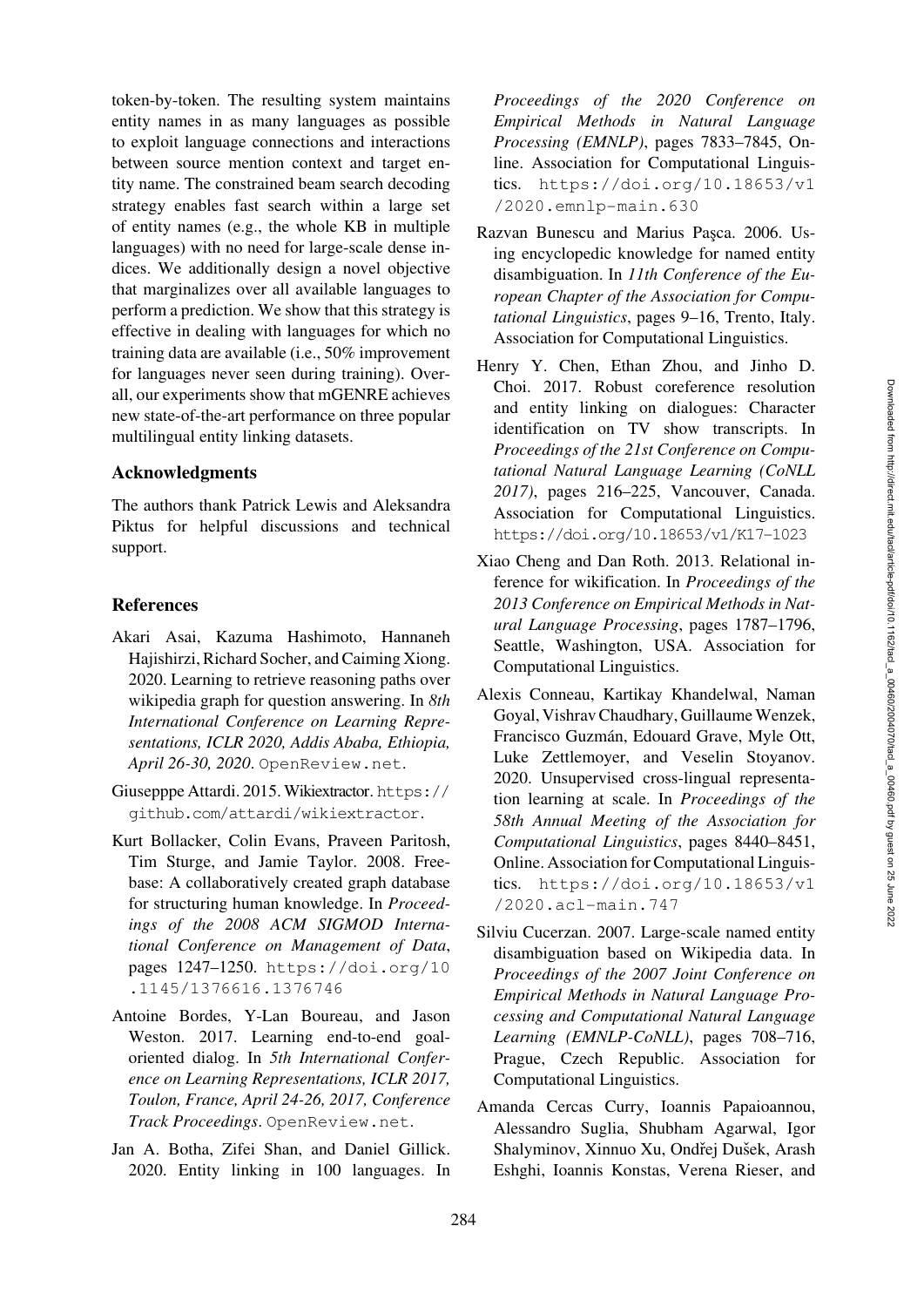Oliver Lemon. 2018. Alana v2: Entertaining and informative open-domain social dialogue using ontologies and entity linking. *Alexa Prize Proceedings*.

- <span id="page-11-2"></span>Nicola De Cao, Wilker Aziz, and Ivan Titov. 2019. Question answering by reasoning across documents with graph convolutional networks. In *Proceedings of the 2019 Conference of the North American Chapter of the Association for Computational Linguistics: Human Language Technologies, Volume 1 (Long and Short Papers)*, pages 2306–2317, Minneapolis, Minnesota. Association for Computational Linguistics. [https://doi.org/10](https://doi.org/10.18653/v1/N19-1240) [.18653/v1/N19-1240](https://doi.org/10.18653/v1/N19-1240)
- <span id="page-11-9"></span><span id="page-11-7"></span>Nicola De Cao, Gautier Izacard, Sebastian Riedel, and Fabio Petroni. 2021. Autoregressive entity retrieval. In *International Conference on Learning Representations*.
- <span id="page-11-10"></span>Jacob Devlin, Ming-Wei Chang, Kenton Lee, and Kristina Toutanova. 2019. BERT: Pre-training of deep bidirectional transformers for language understanding. In *Proceedings of the 2019 Conference of the North American Chapter of the Association for Computational Linguistics: Human Language Technologies, Volume 1 (Long and Short Papers)*, pages 4171–4186, Minneapolis, Minnesota. Association for Computational Linguistics.
- <span id="page-11-1"></span>Mark Dredze, Paul McNamee, Delip Rao, Adam Gerber, and Tim Finin. 2010. Entity disambiguation for knowledge base population. In *Proceedings of the 23rd International Conference on Computational Linguistics (Coling 2010)*, pages 277–285, Beijing, China. Coling 2010 Organizing Committee.
- <span id="page-11-15"></span>Octavian-Eugen Ganea and Thomas Hofmann. 2017. Deep joint entity disambiguation with local neural attention. In *Proceedings of the 2017 Conference on Empirical Methods in Natural Language Processing*, pages 2619–2629, Copenhagen, Denmark. Association for Computational Linguistics.
- <span id="page-11-0"></span>Johannes Hoffart, Mohamed Amir Yosef, Ilaria Bordino, Hagen Fürstenau, Manfred Pinkal, Marc Spaniol, Bilyana Taneva, Stefan Thater, and Gerhard Weikum. 2011. Robust disambiguation of named entities in text. In *Proceedings of the 2011 Conference on Empirical Methods in Natural Language Processing*,

pages 782–792, Edinburgh, Scotland, UK. Association for Computational Linguistics.

- <span id="page-11-11"></span>Gautier Izacard, Fabio Petroni, Lucas Hosseini, Nicola De Cao, Sebastian Riedel, and Edouard Grave. 2020. A memory efficient baseline for open domain question answering. *arXiv preprint arXiv: 2012.15156*.
- <span id="page-11-6"></span><span id="page-11-5"></span>Heng Ji, Joel Nothman, Ben Hachey, and Radu Florian. 2015. Overview of TAC-KBP2015 tri-lingual entity discovery and linking. In *TAC*.
- <span id="page-11-16"></span>Diederik P. Kingma and Jimmy Ba. 2015. Adam: A method for stochastic optimization. In *3rd International Conference on Learning Representations, ICLR 2015, San Diego, CA, USA, May 7-9, 2015, Conference Track Proceedings*.
- <span id="page-11-4"></span><span id="page-11-3"></span>Robert Leaman and Graciela Gonzalez. 2008. BANNER: An executable survey of advances in biomedical named entity recognition. In *Pacific Symposium on Biocomputing 2008, PSB 2008*, Pacific Symposium on Biocomputing 2008, PSB 2008, pages 652–663. 13th Pacific Symposium on Biocomputing, PSB 2008; Conference date: 04-01-2008 Through 08-01-2008.
- <span id="page-11-8"></span>Mike Lewis, Yinhan Liu, Naman Goyal, Marjan Ghazvininejad, Abdelrahman Mohamed, Omer Levy, Veselin Stoyanov, and Luke Zettlemoyer. 2020. BART: Denoising sequence-to-sequence pre-training for natural language generation, translation, and comprehension. In *Proceedings of the 58th Annual Meeting of the Association for Computational Linguistics*, pages 7871–7880, Online. Association for Computational Linguistics. [https://doi.org/10.18653/v1](https://doi.org/10.18653/v1/2020.acl-main.703) [/2020.acl-main.703](https://doi.org/10.18653/v1/2020.acl-main.703)
- <span id="page-11-12"></span>Patrick Lewis, Yuxiang Wu, Linqing Liu, Pasquale Minervini, Heinrich Küttler, Aleksandra Piktus, Pontus Stenetorp, and Sebastian Riedel. 2021. PAQ: 65 million probably-asked questions and what you can do with them. *Transactions of the Association for Computational Linguistics*, 9:1098–1115. [https://doi.org/10.1162](https://doi.org/10.1162/tacl_a_00415) /tacl a [00415](https://doi.org/10.1162/tacl_a_00415)
- <span id="page-11-14"></span><span id="page-11-13"></span>Yinhan Liu, Jiatao Gu, Naman Goyal, Xian Li, Sergey Edunov, Marjan Ghazvininejad, Mike Lewis, and Luke Zettlemoyer. 2020. Multilingual denoising pre-training for neural machine translation. *Transactions of the Association for Computational Linguistics*, 8:726–742. [https://doi.org/10.1162](https://doi.org/10.1162/tacl_a_00343) [/tacl\\_a\\_00343](https://doi.org/10.1162/tacl_a_00343)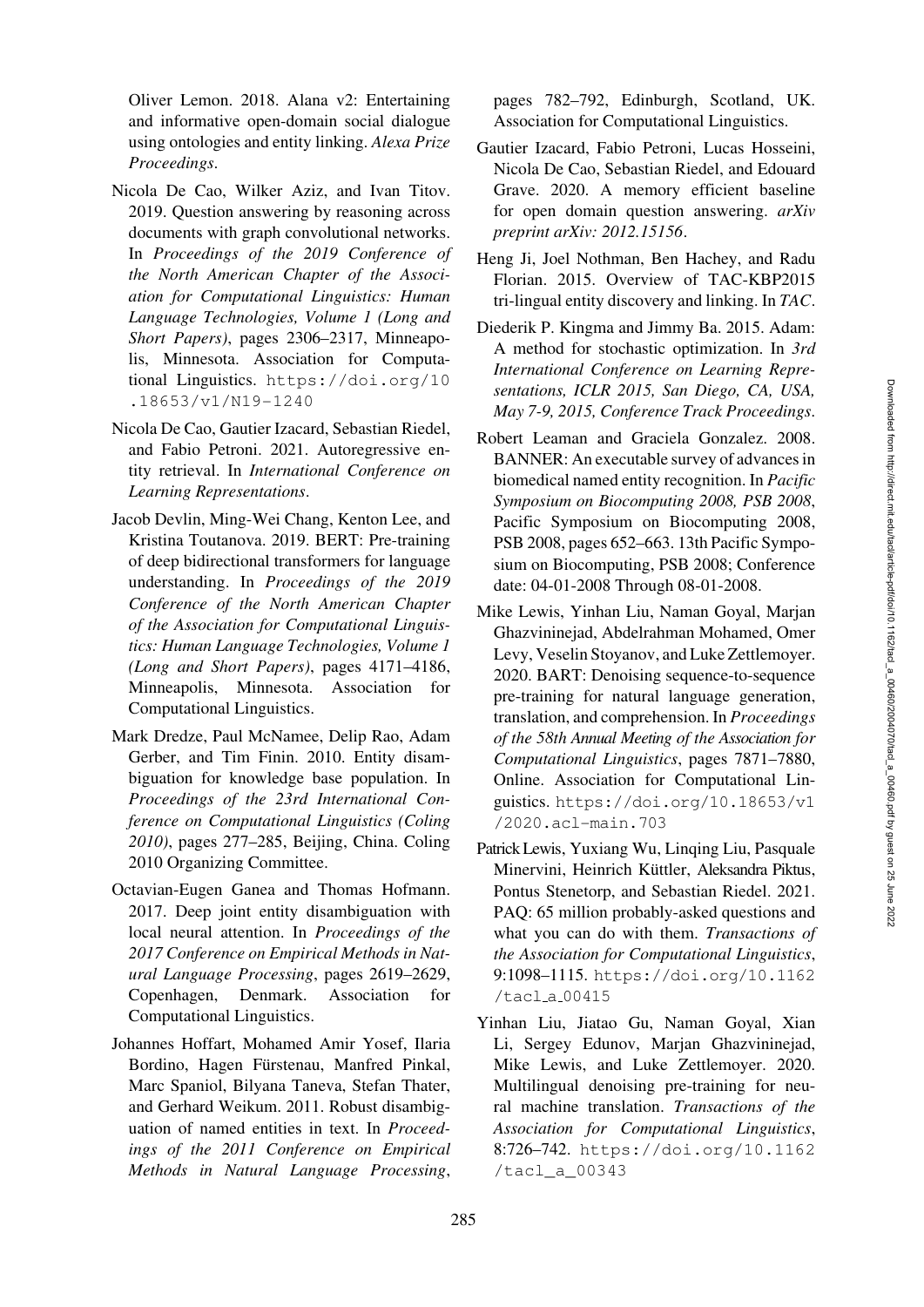- <span id="page-12-3"></span>Paul McNamee, James Mayfield, Dawn Lawrie, Douglas Oard, and David Doermann. 2011. Cross-language entity linking. In *Proceedings of 5th International Joint Conference on Natural Language Processing*, pages 255–263, Chiang Mai, Thailand. Asian Federation of Natural Language Processing.
- <span id="page-12-10"></span>Sewon Min, Jordan Boyd-Graber, Chris Alberti, Danqi Chen, Eunsol Choi, Michael Collins, Kelvin Guu, Hannaneh Hajishirzi, Kenton Lee, Jennimaria Palomaki, Colin Raffel, Adam Roberts, Tom Kwiatkowski, Patrick Lewis, Yuxiang Wu, Heinrich Küttler, Linging Liu, Pasquale Minervini, Pontus Stenetorp, Sebastian Riedel, Sohee Yang, Minjoon Seo, Gautier Izacard, Fabio Petroni, Lucas Hosseini, Nicola De Cao, Edouard Grave, Ikuya Yamada, Sonse Shimaoka, Masatoshi Suzuki, Shumpei Miyawaki, Shun Sato, Ryo Takahashi, Jun Suzuki, Martin Fajcik, Martin Docekal, Karel Ondrej, Pavel Smrz, Hao Cheng, Yelong Shen, Xiaodong Liu, Pengcheng He, Weizhu Chen, Jianfeng Gao, Barlas Oguz, Xilun Chen, Vladimir Karpukhin, Stan Peshterliev, Dmytro Okhonko, Michael Schlichtkrull, Sonal Gupta, Yashar Mehdad, and Wen-tau Yih. 2021. Neurips 2020 efficientqa competition: Systems, analyses and lessons learned. In *Proceedings of the NeurIPS 2020 Competition and Demonstration Track,* volume 133 of *Proceedings of Machine Learning Research*, pages 86–111. PMLR.
- <span id="page-12-0"></span>Yixin Nie, Songhe Wang, and Mohit Bansal. 2019. Revealing the importance of semantic retrieval for machine reading at scale. In *Proceedings of the 2019 Conference on Empirical Methods in Natural Language Processing and the 9th International Joint Conference on Natural Language Processing (EMNLP-IJCNLP)*, pages 2553–2566, Hong Kong, China. Association for Computational Linguistics. [https://](https://doi.org/10.18653/v1/D19-1258) [doi.org/10.18653/v1/D19-1258](https://doi.org/10.18653/v1/D19-1258)
- <span id="page-12-11"></span>Myle Ott, Sergey Edunov, Alexei Baevski, Angela Fan, Sam Gross, Nathan Ng, David Grangier, and Michael Auli. 2019. fairseq: A fast, extensible toolkit for sequence modeling. In *Proceedings of the 2019 Conference of the North American Chapter of the Association for Computational Linguistics (Demonstrations)*, pages 48–53, Minneapolis, Minnesota.

Association for Computational Linguistics. <https://doi.org/10.18653/v1/N19-4009>

- <span id="page-12-9"></span>Fabio Petroni, Aleksandra Piktus, Angela Fan, Patrick Lewis, Majid Yazdani, Nicola De Cao, James Thorne, Yacine Jernite, Vladimir Karpukhin, Jean Maillard, Vassilis Plachouras, Tim Rocktäschel, and Sebastian Riedel. 2021. KILT: A benchmark for knowledge intensive language tasks. In *Proceedings of the 2021 Conference of the North American Chapter of the Association for Computational Linguistics: Human Language Technologies*, pages 2523–2544, Online. Association for Computational Linguistics. [https://doi.org/10.18653](https://doi.org/10.18653/v1/2021.naacl-main.200) [/v1/2021.naacl-main.200](https://doi.org/10.18653/v1/2021.naacl-main.200)
- <span id="page-12-2"></span><span id="page-12-1"></span>Karin Sevegnani, David M. Howcroft, Ioannis Konstas, and Verena Rieser. 2021. OTTers: One-turn topic transitions for open-domain dialogue. In *Proceedings of the 59th Annual Meeting of the Association for Computational Linguistics and the 11th International Joint Conference on Natural Language Processing (Volume 1: Long Papers)*, pages 2492–2504, Online. Association for Computational Linguistics. [https://doi.org/10.18653](https://doi.org/10.18653/v1/2021.acl-long.194) [/v1/2021.acl-long.194](https://doi.org/10.18653/v1/2021.acl-long.194)
- <span id="page-12-8"></span><span id="page-12-7"></span>Avirup Sil, Gourab Kundu, Radu Florian, and Wael Hamza. 2018. Neural cross-lingual entity linking. In *Proceedings of the Thirty-Second AAAI Conference on Artificial Intelligence, (AAAI-18), the 30th innovative Applications of Artificial Intelligence (IAAI-18), and the 8th AAAI Symposium on Educational Advances in Artificial Intelligence (EAAI-18), New Orleans, Louisiana, USA, February 2-7, 2018*, pages 5464–5472. AAAI Press.
- <span id="page-12-6"></span>Nitish Srivastava, Geoffrey Hinton, Alex Krizhevsky, Ilya Sutskever, and Ruslan Salakhutdinov. 2014. Dropout: A simple way to prevent neural networks from overfitting. *Journal of Machine Learning Research*, 15(56):1929–1958.
- <span id="page-12-5"></span><span id="page-12-4"></span>Ilya Sutskever, James Martens, and Geoffrey E. Hinton. 2011. Generating text with recurrent neural networks. In *Proceedings of the 28th International Conference on Machine Learning, ICML 2011, Bellevue, Washington, USA, June 28 - July 2, 2011*, pages 1017–1024. Omnipress.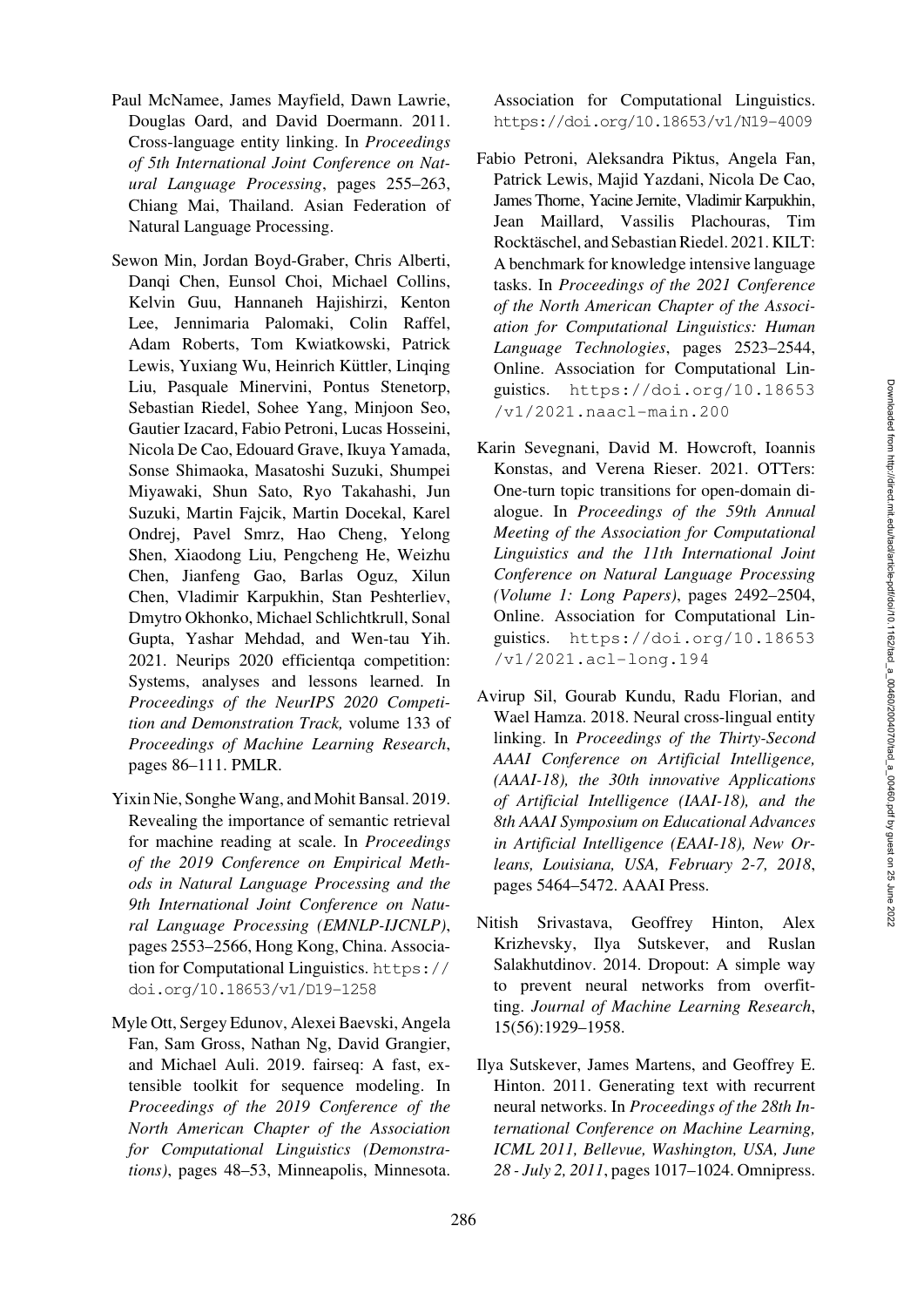- <span id="page-13-6"></span>Ilya Sutskever, Oriol Vinyals, and Quoc V. Le. 2014. Sequence to sequence learning with neural networks. In *Advances in Neural Information Processing Systems 27: Annual Conference on Neural Information Processing Systems 2014, December 8-13 2014, Montreal, Quebec, Canada*, pages 3104–3112.
- <span id="page-13-7"></span>Christian Szegedy, Vincent Vanhoucke, Sergey Ioffe, Jonathon Shlens, and Zbigniew Wojna. 2016. Rethinking the inception architecture for computer vision. In *2016 IEEE Conference on Computer Vision and Pattern Recognition, CVPR 2016, Las Vegas, NV, USA, June 27-30, 2016*, pages 2818–2826. IEEE Computer Society. [https://doi.org/10.1109/CVPR](https://doi.org/10.1109/CVPR.2016.308) [.2016.308](https://doi.org/10.1109/CVPR.2016.308)
- <span id="page-13-8"></span><span id="page-13-4"></span>Chen-Tse Tsai and Dan Roth. 2016. Cross-lingual wikification using multilingual embeddings. In *Proceedings of the 2016 Conference of the North American Chapter of the Association for Computational Linguistics: Human Language Technologies*, pages 589–598, San Diego, California. Association for Computational Linguistics. [https://doi.org/10](https://doi.org/10.18653/v1/N16-1072) [.18653/v1/N16-1072](https://doi.org/10.18653/v1/N16-1072)
- <span id="page-13-11"></span><span id="page-13-9"></span>Shyam Upadhyay, Nitish Gupta, and Dan Roth. 2018. Joint multilingual supervision for cross-lingual entity linking. In *Proceedings of the 2018 Conference on Empirical Methods in Natural Language Processing*, pages 2486–2495, Brussels, Belgium. Association for Computational Linguistics. [https://](https://doi.org/10.18653/v1/D18-1270) [doi.org/10.18653/v1/D18-1270](https://doi.org/10.18653/v1/D18-1270)
- <span id="page-13-5"></span>Denny Vrandečić and Markus Krötzsch. 2014. Wikidata: A free collaborative knowledgebase. *Communications of the ACM*, 57(10):78–85. <https://doi.org/10.1145/2629489>
- <span id="page-13-0"></span>Tsung-Hsien Wen, David Vandyke, Nikola Mrkšić, Milica Gašić, Lina M. Rojas-Barahona, Pei-Hao Su, Stefan Ultes, and Steve Young. 2017. A network-based end-to-end trainable task-oriented dialogue system. In *Proceedings of the 15th Conference of the European Chapter of the Association for Computational Linguistics: Volume 1, Long Papers*, pages 438–449, Valencia, Spain. Association for Computational Linguistics.
- <span id="page-13-13"></span>Guillaume Wenzek, Marie-Anne Lachaux, Alexis Conneau, Vishrav Chaudhary, Francisco Guzmán, Armand Joulin, and Edouard Grave.

2020. CCNet: Extracting high quality monolingual datasets from web crawl data. In *Proceedings of the 12th Language Resources and Evaluation Conference*, pages 4003–4012, Marseille, France. European Language Resources Association.

- <span id="page-13-1"></span>Jason D. Williams, Kavosh Asadi, and Geoffrey Zweig. 2017. Hybrid code networks: Practical and efficient end-to-end dialog control with supervised and reinforcement learning. In *Proceedings of the 55th Annual Meeting of the Association for Computational Linguistics (Volume 1: Long Papers)*, pages 665–677, Vancouver, Canada. Association for Computational Linguistics. [https://doi.org/10](https://doi.org/10.18653/v1/P17-1062) [.18653/v1/P17-1062](https://doi.org/10.18653/v1/P17-1062)
- <span id="page-13-3"></span>Ledell Wu, Fabio Petroni, Martin Josifoski, Sebastian Riedel, and Luke Zettlemoyer. 2020. Scalable zero-shot entity linking with dense entity retrieval. In *Proceedings of the 2020 Conference on Empirical Methods in Natural Language Processing (EMNLP)*, pages 6397–6407, Online. Association for Computational Linguistics.
- <span id="page-13-15"></span><span id="page-13-14"></span>Ikuya Yamada, Hiroyuki Shindo, Hideaki Takeda, and Yoshiyasu Takefuji. 2016. Joint learning of the embedding of words and entities for named entity disambiguation. In *Proceedings of The 20th SIGNLL Conference on Computational Natural Language Learning*, pages 250–259, Berlin, Germany. Association for Computational Linguistics. [https://doi.org/10](https://doi.org/10.18653/v1/K16-1025) [.18653/v1/K16-1025](https://doi.org/10.18653/v1/K16-1025)
- <span id="page-13-2"></span>Jin G. Zheng, Daniel Howsmon, Boliang Zhang, Juergen Hahn, Deborah McGuinness, James Hendler, and Heng Ji. 2015. Entity linking for biomedical literature. *BMC Medical Informatics and Decision Making*, 15(1):1–9. [https://](https://doi.org/10.1186/1472-6947-15-S1-S4) [doi.org/10.1186/1472-6947-15-S1](https://doi.org/10.1186/1472-6947-15-S1-S4) [-S4](https://doi.org/10.1186/1472-6947-15-S1-S4), PubMed: [26045232](https://pubmed.ncbi.nlm.nih.gov/26045232)
- <span id="page-13-12"></span><span id="page-13-10"></span>Shuyan Zhou, Shruti Rijhwani, and Graham Neubig. 2019. Towards zero-resource crosslingual entity linking. In *Proceedings of the 2nd Workshop on Deep Learning Approaches for Low-Resource NLP (DeepLo 2019)*, pages 243–252, Hong Kong, China. Association for Computational Linguistics. [https://](https://doi.org/10.18653/v1/D19-6127) [doi.org/10.18653/v1/D19-6127](https://doi.org/10.18653/v1/D19-6127)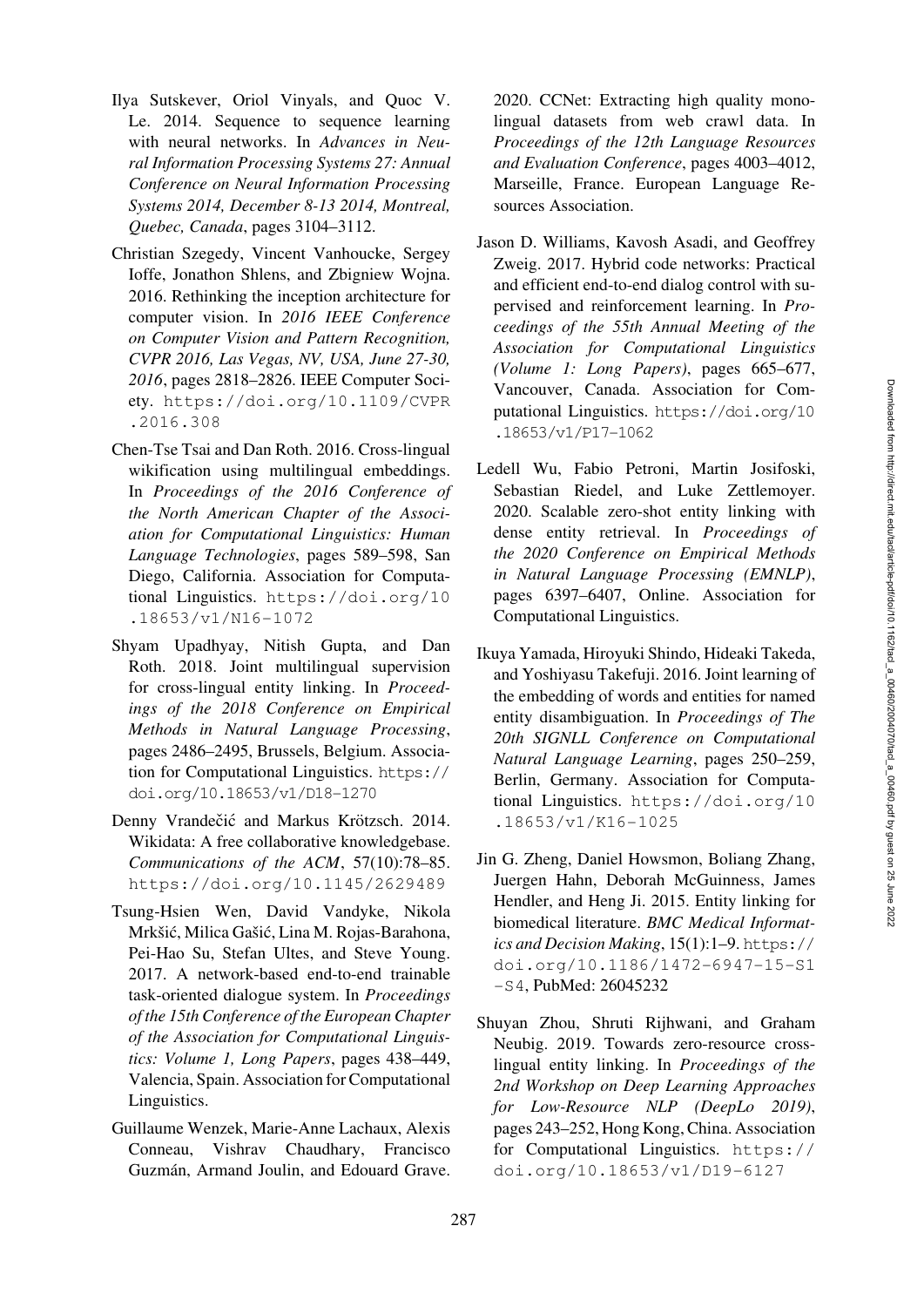## <span id="page-14-0"></span>A Experimental Details

#### A.1 Pre-training

We used a pre-trained mBART [\(Lewis et al., 2020](#page-11-8); [Liu et al.](#page-11-14), [2020](#page-11-14)) model on 125 languages—see [Figure 6](#page-14-2) for a visual overview of the overlap with these languages, Wikipedia, and the languages used by [Botha et al.](#page-10-6) [\(2020](#page-10-6)). mBART has 24 layers of hidden size is 1,024 and it has a total of 406M parameters. We pre-trained on an extended version of the cc100 [\(Conneau et al., 2020](#page-10-9); [Wenzek et al.,](#page-13-13) [2020](#page-13-13)) corpora available here<sup>7</sup> where we increased the number of common crawl snapshots for low resource languages from 12 to 60. The dataset has ≈5TB of text. We pre-trained for 500k steps with max 1,024 tokens per GPU on a variable batch size  $(\approx 3000)$ .

### A.2 Data for Supervision

Wikidata Wikidata contains tens of millions of items but most of them are scholarly articles or they correspond to help and template pages in Wikipedia (i.e., not entities we want to retain).<sup>8</sup> Following [Botha et al.](#page-10-6) [\(2020](#page-10-6)), we only keep Wikidata items that have an associated Wikipedia page in at least one language, independent of the languages we actually model. Moreover, we filter out items that are a subclass (P279) or instance of (P31) some Wikimedia organizational entities (e.g., help and template pages—see [Table 8\)](#page-15-1).

Wikipedia We aligned each Wikipedia hyperlink to its respective Wikidata item using a custom script. Note that each Wikipedia page maps to a Wikidata item. For the alignment we use i) direct reference when the hyperlink point directly to a Wikipedia page, ii) a re-directions table if the hyperlink points to an alias page, and iii) a Wikidata search among labels and aliases of items if the previous two alignment strategies failed. The previous two alignment strategies might fail when i) authors made a mistake linking on a non-existing page, ii) authors linked to a non-existing page on purpose hoping it would be created in the future, or iii) the original title of a page changed over time and no redirection was added to accommodate old hyperlinks. This procedure successfully aligns 91% of the hyperlinks. We only keep unambiguous alignments because, when using Wikidata



<span id="page-14-2"></span>Figure 6: Venn diagram of the overlap of languages used during multilingual language modeling (pre-training), the languages available on Wikipedia (as [of 2019-10-01\), and the languages used by](#page-10-6) Botha et al. [\(2020\)](#page-10-6). After pre-training on 125 languages, we fine-tune on the 105 that overlap with the one available in Wikipedia.

search (i.e., the third alignment strategy), the mapping could be ambiguous (e.g., multiple items may share the same labels and aliases). We use a standard Wikipedia extractor wikiextrac- $\text{tor}^9$  $\text{tor}^9$  by [Attardi](#page-10-10) [\(2015](#page-10-10)) and a redirect extractor.<sup>10</sup> We use both Wikipedia and Wikidata dumps from 2019-10-01.

### <span id="page-14-1"></span>A.3 Data for Test

Mewsli-9 [\(Botha et al., 2020](#page-10-6)) contains 289,087 entity mentions appearing in 58,717 originally written news articles from Wikinews, linked to WikiData. The corpus includes documents in 9 languages.<sup>11</sup> Differently from the cross-lingual setting, this is a truly multilingual dataset since 11% target entities in Mewsli-9 do not have an English Wikipedia page.

TR2016hard [\(Tsai and Roth](#page-13-4), [2016](#page-13-4)) is a Wikipedia based cross-lingual dataset specifically constructed to contain difficult mention-entity pairs. Authors extracted Wikipedia hyperlinks for which the corresponding entity is not the most likely when using an alias table. Because we train on Wikipedia, to avoid an overlap with this test data, we removed all mentions from our

<span id="page-14-3"></span><sup>7</sup><http://data.statmt.org/cc-100>.

<span id="page-14-4"></span><sup>8</sup>[https://www.wikidata.org/wiki/Wikidata](https://www.wikidata.org/wiki/Wikidata:Statistics) [:Statistics](https://www.wikidata.org/wiki/Wikidata:Statistics).

<span id="page-14-5"></span><sup>9</sup><https://github.com/attardi/wikiextractor>.

<span id="page-14-6"></span><sup>10</sup>[https://code.google.com/archive/p/wikipedia](https://code.google.com/archive/p/wikipedia-redirect) [-redirect](https://code.google.com/archive/p/wikipedia-redirect).

<span id="page-14-7"></span><sup>11</sup>Arabic, English, Farsi, German, Japanese, Serbian, Spanish, Tamil, and Turkish.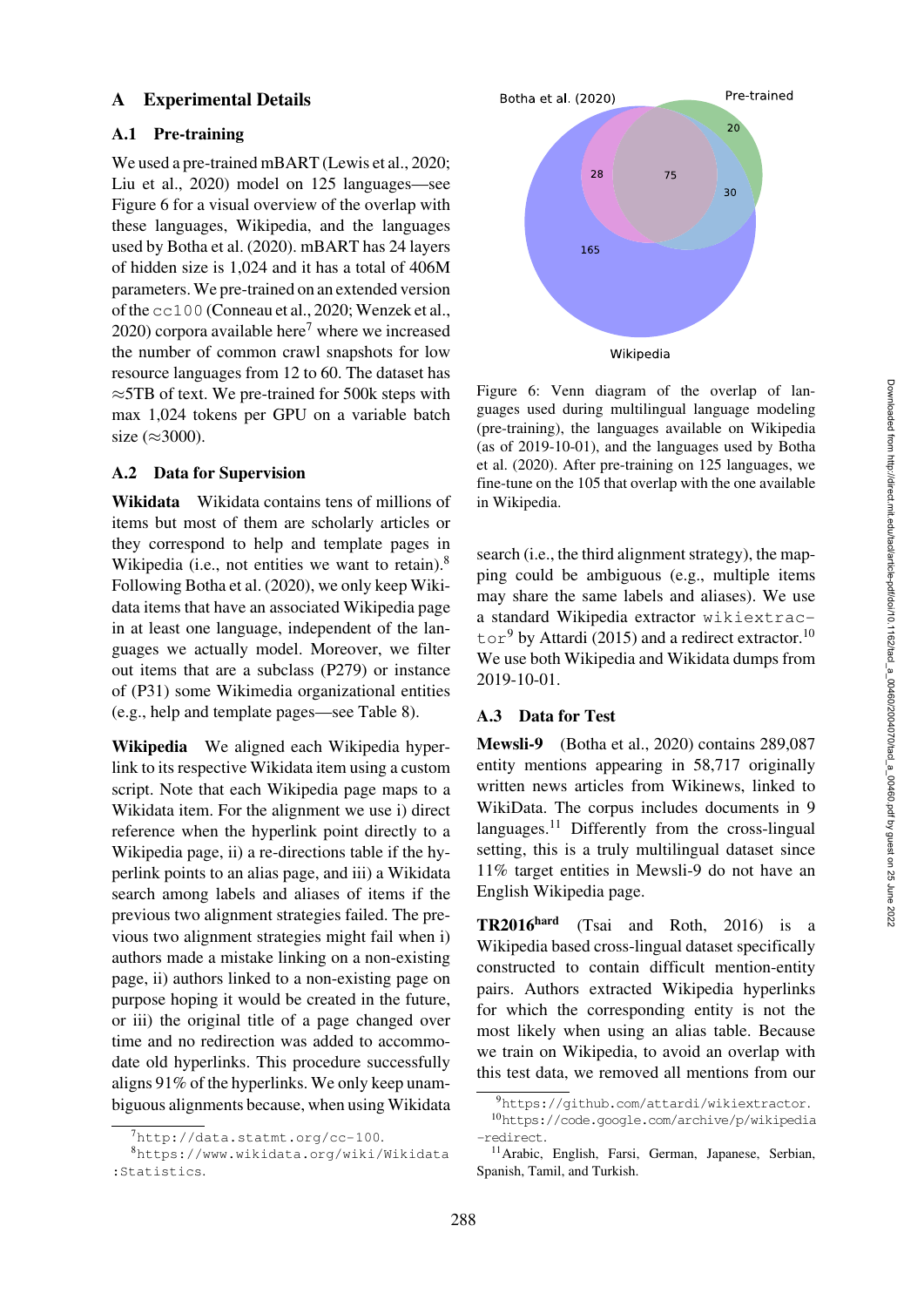| Wikidata ID | Label                 |
|-------------|-----------------------|
| Q4167836    | category              |
| Q24046192   | category stub         |
| Q20010800   | user category         |
| Q11266439   | template              |
| Q11753321   | navigational template |
| Q19842659   | user template         |
| Q21528878   | redirect page         |
| Q17362920   | duplicated page       |
| Q14204246   | project page          |
| Q21025364   | project page          |
| Q17442446   | internal item         |
| Q26267864   | KML file              |
| Q4663903    | portal                |
| Q15184295   | module                |

<span id="page-15-1"></span>Table 8: Wikidata identifiers used for filtering out items from [Botha et al.](#page-10-6) [\(2020](#page-10-6)).

training data that also appear in  $TR2016<sup>hard</sup>$ . Note that this pruning strategy is more aggressive than [Tsai and Roth'](#page-13-4)s [\(2016\)](#page-13-4) and [Botha et al.'](#page-10-6)s [\(2020\)](#page-10-6) strategies. [Tsai and Roth](#page-13-4) [\(2016\)](#page-13-4) ensured not having mention-entity pairs overlap between training and test, but a mention (with a different entity) might appear in training. [Botha et al.](#page-10-6)  $(2020)^{12}$  $(2020)^{12}$  split at the page-level only, making sure to hold out all [Tsai and Roth](#page-13-4) [\(2016](#page-13-4)) test pages (and their corresponding pages in other languages), but they trained on any mention-entity pair that could be extracted from their remaining training page partition (i.e., they have overlap between training and text entity-mention pairs). To compare with previous work [\(Tsai and Roth,](#page-13-4) [2016](#page-13-4); [Upadhyay et al.](#page-13-11), [2018;](#page-13-11) [Botha et al.](#page-10-6), [2020\)](#page-10-6) we only evaluate on German, Spanish, French, and Italian (a total of 16,357 datapoints).

TAC-KBP2015 To evaluate our system on documents out of the Wikipedia domain, we experiment on the TAC-KBP2015 Tri-Lingual Entity Linking Track [\(Ji et al.](#page-11-6), [2015](#page-11-6)). To compare with previous work [\(Tsai and Roth, 2016](#page-13-4); [Upadhyay et al.](#page-13-11), [2018](#page-13-11); [Sil et al.](#page-12-8), [2018](#page-12-8); [Zhou](#page-13-10) [et al.,](#page-13-10) [2019\)](#page-13-12), we use only Spanish and Chinese (i.e., we do not evaluate in English). Following previous work, we only evaluate *in-KB* links [\(Yamada](#page-13-14) [et al.,](#page-13-14) [2016;](#page-13-15) [Ganea and Hofmann, 2017](#page-11-15)), that is,

|                        |             |                          |        | <b>Entities</b>  |
|------------------------|-------------|--------------------------|--------|------------------|
| Lang.                  | <b>Docs</b> | <b>Mentions</b> Distinct |        | $\not\in$ EnWiki |
| ru                     | 1,625       | 20,698                   | 8,832  | 1,838            |
| it                     | 907         | 8,931                    | 4,857  | 911              |
| pl                     | 1,162       | 5,957                    | 3,727  | 547              |
| fr                     | 978         | 7,000                    | 4,093  | 349              |
| $\overline{\text{cs}}$ | 454         | 2,902                    | 1,974  | 200              |
| pt                     | 666         | 2,653                    | 1,313  | 113              |
| zh                     | 395         | 2,057                    | 1,274  | 110              |
| Total                  | 6.187       | 50,198                   | 26,070 | 4,068            |

<span id="page-15-0"></span>Table 9: Corpus statistics for the Wikinews unseen languages we use as an evaluation set.

we do not evaluate on mentions that link to entities out of the KB. Previous work considered Freebase [\(Bollacker et al., 2008](#page-10-11)) as KB, and thus we computed a mapping between Freebase ID and Wikidata ID. When we cannot solve the match, our system results in a zero score (i.e., it counts as a wrong prediction). TAC-KBP2015 contains 166 Chinese documents (84 news and 82 discussion forum articles) and 167 Spanish documents (84 news and 83 discussion forum articles) for a total of 12,853 mention-entity datapoints.

## A.4 Training

We implemented, trained, and evaluated our model using the fariseq library [\(Ott et al.](#page-12-11), [2019](#page-12-11)). We trained mGENRE using Adam [\(Kingma and Ba,](#page-11-16) [2015](#page-11-16)) with a learning rate  $10^{-4}$ ,  $\beta_1 = 0.9$ ,  $\beta_2 =$ 0.98, and with linear warm-up for 5,000 steps followed by liner decay for maximum 2M steps. The objective is sequence-to-sequence categorical cross-entropy loss with 0.1 of label smoothing and 0.01 of weight decay. We used dropout probability of 0.1 and attention dropout of 0.1. We used max 3,072 tokens per GPU and variable batch size (≈12,500). Training was done on 384 GPUs (Tesla V100 with 32GB of memory) and it completed in ≈72h for a total of ≈27,648 GPU hours or ≈1,152 GPU days. Since TAC-KBP2015 contains noisy text (e.g., XML/HTML tags), we further fine-tune mGENRE for 2k steps on its training set when testing on it.

<span id="page-15-2"></span><sup>&</sup>lt;sup>12</sup>Information provided by private correspondence with the authors.